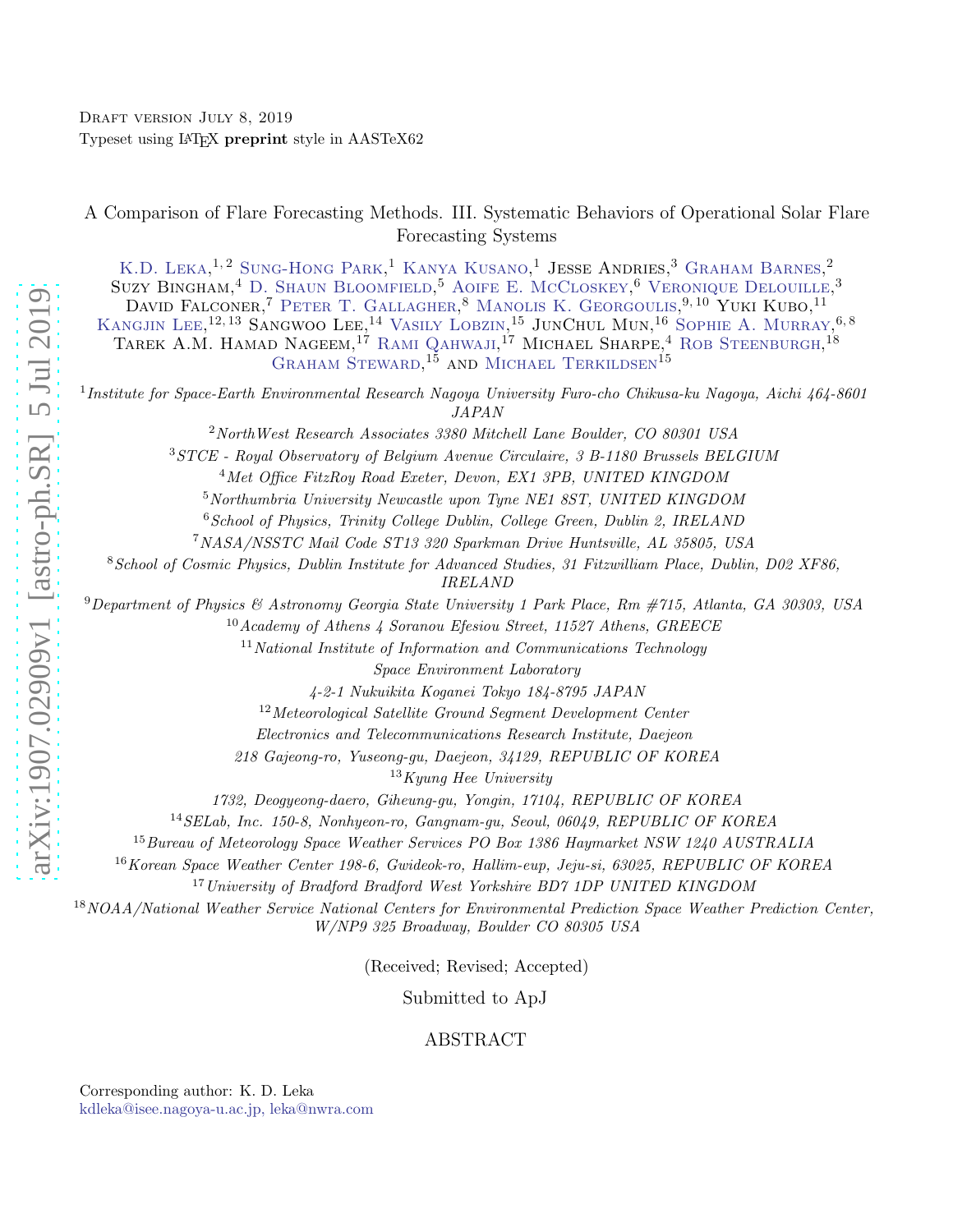2

A workshop was recently held at Nagoya University (31 October – 02 November 2017), sponsored by the Center for International Collaborative Research, at the Institute for Space-Earth Environmental Research, Nagoya University, Japan, to quantitatively compare the performance of today's operational solar flare forecasting facilities. Building upon Paper I of this series [\(Barnes et al. 2016\)](#page-21-0), in Paper II [\(Leka et al. 2019](#page-22-0)) we described the participating methods for this latest comparison effort, the evaluation methodology, and presented quantitative comparisons. In this paper we focus on the behavior and performance of the methods when evaluated in the context of broad implementation differences. Acknowledging the short testing interval available and the small number of methods available, we do find that forecast performance: 1) appears to improve by including persistence or prior flare activity, region evolution, and a human "forecaster in the loop"; 2) is hurt by restricting data to disk-center observations; 3) may benefit from long-term statistics, but mostly when then combined with modern data sources and statistical approaches. These trends are arguably weak and must be viewed with numerous caveats, as discussed both here and in Paper II. Following this present work, we present in Paper IV a novel analysis method to evaluate temporal patterns of forecasting errors of both types (i.e., misses and false alarms; [Park et al.](#page-22-1) [2019](#page-22-1)). Hence, most importantly, with this series of papers we demonstrate the techniques for facilitating comparisons in the interest of establishing performance-positive methodologies.

Keywords: methods: statistical – Sun: flares – Sun: magnetic fields

#### 1. INTRODUCTION

In 2009, the first in a series of workshops was held to compare and evaluate solar flare forecasting methods; the results and comparison methodologies were presented in [Barnes et al.](#page-21-0) [\(2016,](#page-21-0) ; Paper I) and have informed numerous works. In [Leka et al.](#page-22-0) [\(2019,](#page-22-0) 'Paper II'), the initial results from the most recent "head-to-head" comparison of operational flare-forecasting methods are presented. The comparison is the output of a 3-day workshop held at the Institute for Space-Earth Environmental Research (ISEE) at Nagoya University over 31 October – 02 November 2017, and was sponsored by the ISEE Center for International Collaborative Research. In that paper, the methodology was presented: the agreed-upon testing interval, event definitions, and evaluation metrics were described. Specifically, daily operational full-disk forecasts from a variety of facilities were gathered for 2016– 2017, specifically for two event definitions:  $C1.0+/0/24$  and  $M1.0+/0/24$  which indicate minimumthreshold for an event, the latency between forecast issuance and validity period start, and the validity period itself. The results demonstrated broad performance similarities across numerous metrics for the majority of methods. The "winner" depended on event definition and metric used. However, within the estimated uncertainties, a more appropriate description is that a number of methods consistently scored above the "no skill" level.

Simply comparing the performance is of limited use if there is no investigation into "why", from which we may derive how improvements could be made. The question we investigate here is "are there certain aspects, certain approaches or methodologies implemented by the different methods that influence the performance in a discernible, distinguishable way?"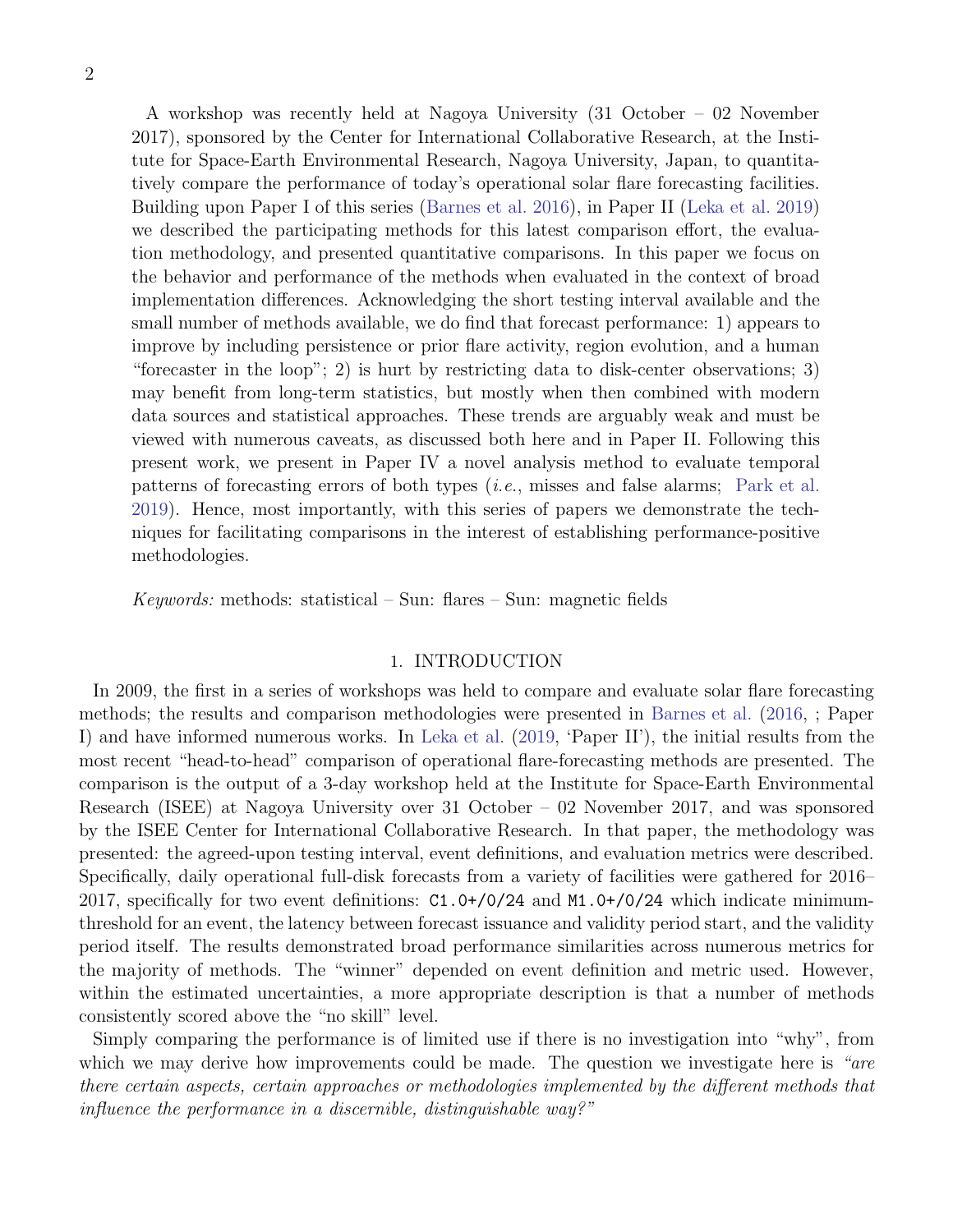The participating facilities and methods (and their monikers and published references, where available) are listed in Table 1 of Paper II, with details that are not available by published literature are briefly described in that paper's Appendix; an abbreviated version of that table is reproduced here in Appendix [A.](#page-19-0) The submitted forecasts are also available<sup>[1](#page-2-0)</sup>. We take the descriptions further here, into the details of implementation that the workshop group hypothesized may factor into performance.

### 2. METHODOLOGY

The approach here is to identify general categories by which the methods could be grouped, and then examine whether there are systematic performance differences according to those categories across a variety of quantitative evaluation metrics. As such, "the devil is in the details" and in most cases there was significant additional information needed than what is readily available in the literature (see also Paper II, Appendix A).

The participants wanted to determine whether implementation differences could make a significant difference to the forecast performance. In [Barnes et al.](#page-21-0) [\(2016\)](#page-21-0), this question was briefly investigated: we examined the impact of subtle differences in how a commonly-used analysis quantity, the total magnetic flux, was calculated  $(e.g.,$  any noise threshold used, the specific de-projection method employed, if any). could in fact significantly impact the evaluation results. For operational systems, for example, one can imagine that restricting the relevant data analysis to near-disk-center data will result in a systematic underperformance in full-disk forecasts due to missing regions. Were there any such situations? And what was the magnitude of such an impact?

Given the complexity of operational forecasting facilities, we asked "at what other steps in the process were there multiple options available?", and "is it possible to determine the impact of such options on performance outcomes?" We identified four broad stages at which differences arose: 1) the data used and how they are treated; 2) the specifics of training the method; 3) the specifics of producing the forecast; 4) the actual issuance of the forecast itself.

All methods were requested to comment on specific questions regarding particular aspects that were known to vary between methods which the group felt may impact performance. The topics and the responses are summarized in Tables [1](#page-4-0)[–4.](#page-7-0) Some methods have multiple options for producing forecasts, and those are delineated within the table. Acronyms are used for brevity in the tables and figures and some of the discussion, but are expanded upon in Appendix [B.](#page-19-1)

This approach will not capture all possible subtleties. For example, DAFFS and DAFFS-G may use a measure of prior flare activity with some event definitions but not others, and this may change upon periodic re-training. As another example, many methods use NOAA active-region designations, others use HMI "active region patches" (HARPs; [Hoeksema et al. 2014](#page-21-1))) that may or may not agree in their entirety with the NOAA designations, while other methods use various algorithms to independently determine solar magnetic regions. Some of those methods have the goal of matching the NOAA designations, but some algorithms perform region identification explicitly without that goal (such as the HMI algorithm). For the tests here, the region-assigned probabilities for all regions were combined (generally by the methods themselves) to produce full-disk probabilities, but questions linger as to how differences in region determination impacts the training (upon which forecasts are then based). Still, we attempt to answer what is answerable, or at least demonstrate an appropriate methodology for doing so.

<span id="page-2-0"></span><sup>1</sup> Leka and Park 2019, Harvard Dataverse, doi:10.7910/DVN/HYP74O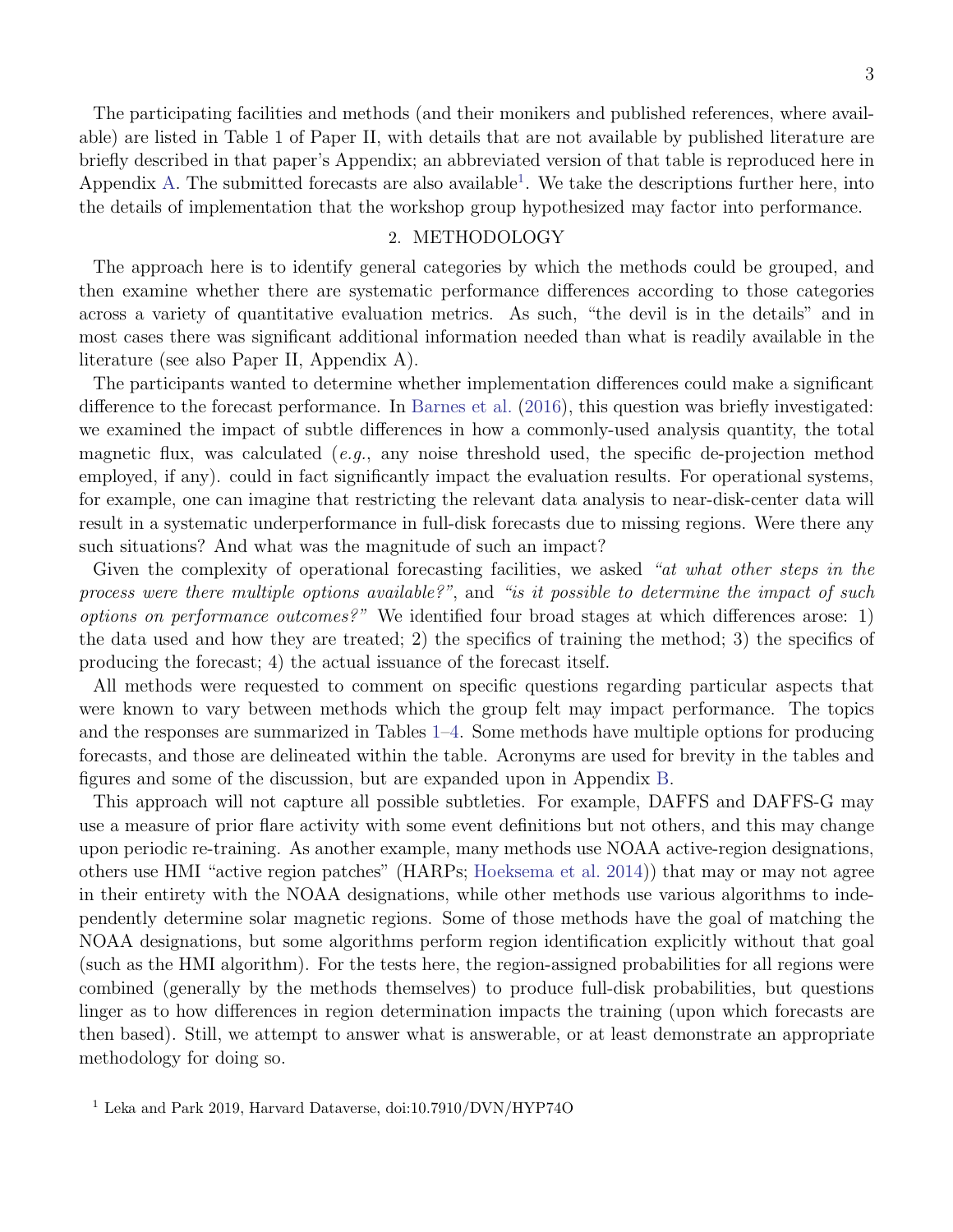The metrics used here are the same as in Paper II [\(Leka et al. 2019\)](#page-22-0), representing a mix of scores based on probabilistic and dichotomous forecasts. For the latter, a single probability threshold  $P_{\text{th}} = 0.5$  is applied for the evaluation, and all other considerations regarding the metric calculations discussed in Paper II are applied here. Essentially the individual scores have not changed from those presented in Paper II, but what has changed is that each method is assigned membership to a particular group (see Section [2.1\)](#page-8-0) and the resulting scores from within each group are presented together. Instead of presenting the scores for each method individually, we emphasize variation between categories by showing "box & whisker" plots.

For the analysis here, two Paper II methods are generally excluded. The first is the 120-day prior climatology forecast, an "unskilled" forecast that can be constructed at the time of forecast issuance. It was presented in Paper II (following [Sharpe & Murray 2017\)](#page-22-2) for evaluation across the metrics, and used as the reference forecast for two skill scores in order to specifically measure skill beyond a no-skill forecast method. In this analysis it is still used as a reference forecast for the ApSS clim and MSESS clim metrics, however it is not presented on its own for evaluation (as was done in Paper II), because we focus here on methods that hopefully bring added value beyond an unskilled method.

The second method excluded from the quantitative analysis is the NJIT method. As discussed in Paper II, the NJIT method represents a research project that was never fully transitioned to operations, and as such suffers in numerous metrics from missing forecasts; it is a consistent outlier. Again, with a focus on operational methods, for this analysis we omit the NJIT forecasts when computing the metrics (although we include its details in the Tables for future reference).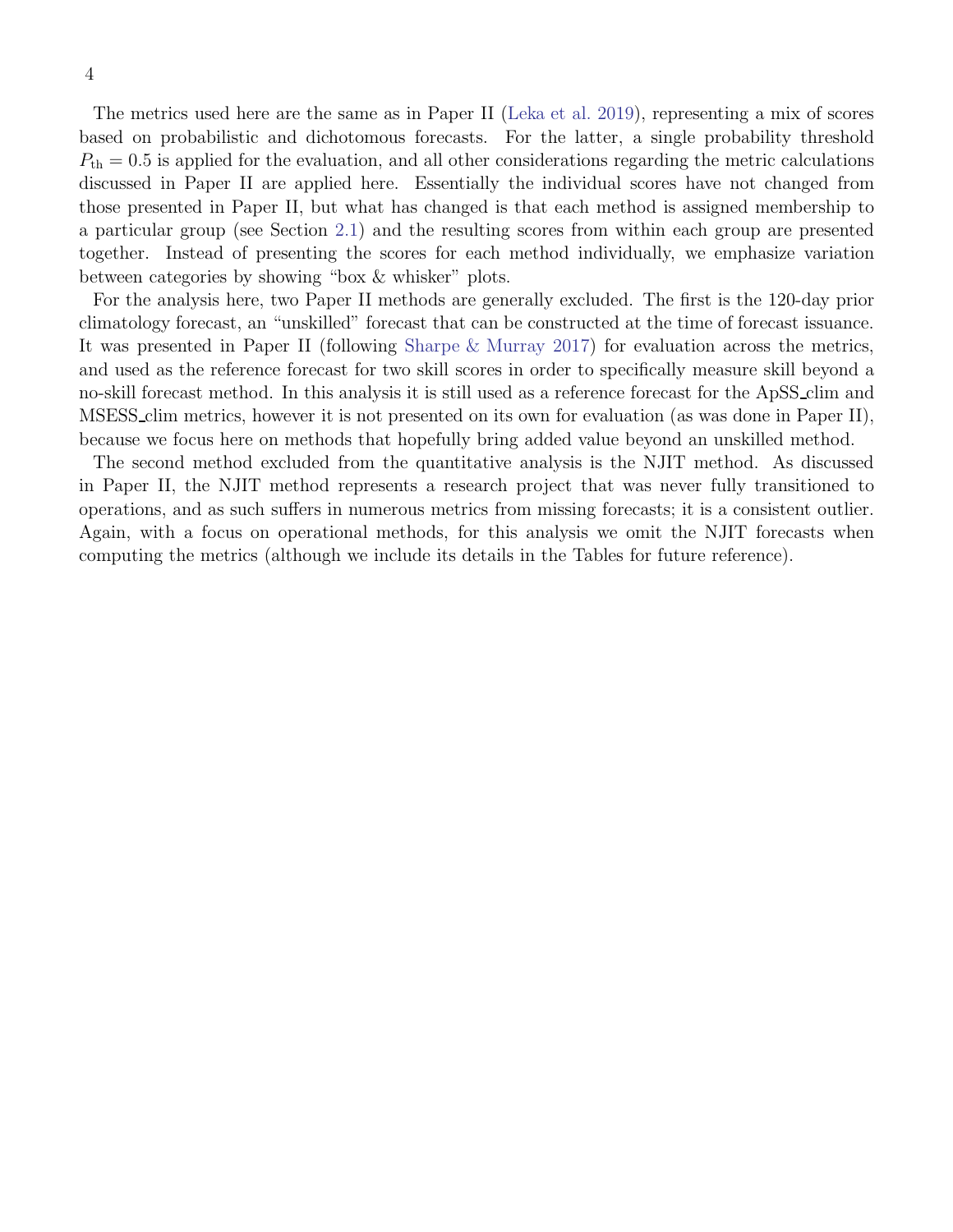# Table <sup>1</sup>. Devil-is-in-the-Details Summary

Forecast Data Sources and Treatment: What are primary, backup data sources? Is there a protocol for bad / missing data? If using  $B_{\text{los}}$ , are any corrections used? Are there limits on the data? Is there any special treatment of the data?

<span id="page-4-0"></span>

| Method                                                        | Response                                                                                                                                                                                                                                                                                                                                                                                                                        |
|---------------------------------------------------------------|---------------------------------------------------------------------------------------------------------------------------------------------------------------------------------------------------------------------------------------------------------------------------------------------------------------------------------------------------------------------------------------------------------------------------------|
| $A-EFFORT$                                                    | HMI NRT FD $B_{\text{los}}$ data, $B_r^{los} = B_{\text{los}}/\cos(\theta)$ & heliographic-plane projection, HMI-to-MDI emulation, NOAA SRS AR<br>assignments; missing data protocol: prior forecast does not refresh                                                                                                                                                                                                           |
| $AMOS$                                                        | NOAA-reported flare events and NOAA SRS AR reports (2 days' worth); missing data protocol: prior forecast does not<br>refresh.                                                                                                                                                                                                                                                                                                  |
| $ASAP$                                                        | HMI NRT FD $B_{\text{los}}$ & Continuum; No protocol for missing data; not using $B_{\text{los}}$ quantitatively (region identification only).                                                                                                                                                                                                                                                                                  |
| ASSA                                                          | HMI NRT FD $B_{\text{los}}$ & Continuum; No protocol for missing data. No correction to $B_{\text{los}}$ but sunspots located > 80° from<br>the limb are excluded.                                                                                                                                                                                                                                                              |
| $BOM$                                                         | $NOAA/SWPC SRS$ , USAF SOON reports, HMI NRT $B_{los}$ rebinned by x4; replaced by definitive data after a few days (for<br>future training); bad/missing data protocol: reverts to forecasts by region classification / area / flare rates.                                                                                                                                                                                    |
| DAFFS, DAFFS-G                                                | HMI NRT <b>B</b> and NRT HARP designations, NOAA NRT GOES-based X-ray event lists (DAFFS), GONG $B_{\text{los}}$ + GOES<br>for DAFFS-G, used when HMI data not available; if neither HMI or GONG are available, GOES X-ray events used with<br>NOAA AR designations; training-interval climatology as last resort. $B_{\text{los}}$ data: uses $B_r^{\text{pot}}$ estimate (Leka et al. 2017).                                  |
| $MAG4$                                                        | HMI NRT FD $B_{\text{los}}$ (GONG manually as backup; not employed here), $\vec{B}$ data, NOAA SRS AR assignments, NOAA-reported<br>flare events; LMSAL/SolarSoft events as back-up. Use last good data up to 60-96 minutes delay, else repeat last forecast.<br>Prior flaring (MAG4 <sup>*</sup> F) set to null if data are unavailable. No correction to $B_{\text{los}}$ . Limits imposed on training data (see<br>Table 3). |
| $MCSTAT$ , $MCEVOL$                                           | NOAA flare event and SRS reports (Zpc classes); missing SRS report protocol: 0% forecast.                                                                                                                                                                                                                                                                                                                                       |
| $MOSWOC$                                                      | HMI images, SWPC AR numbers. SDO data used qualitatively.                                                                                                                                                                                                                                                                                                                                                                       |
| $\text{NICT} \dots \dots \dots \dots \dots \dots \dots \dots$ | NOAA SRS & GOES, HMI imaging data, HMI SHARP parameters, AIA imaging data, ground-based data as backup. SDO<br>data used qualitatively.                                                                                                                                                                                                                                                                                         |
| NJIT                                                          | NOAA SRS & HMI $B_{\text{los}}$ , $\cos(\theta)$ correction; helicity is not computed (and no forecast is issued) if NRT data are not<br>downloaded or available in the NJIT flare forecasting system (for any reason).                                                                                                                                                                                                         |
| $NOAA$                                                        | NOAA & USAF imagery, flare reports, radio data; any & all imagery, primarily NOAA-assured operational sources (in-<br>cluding GOES, GONG assets), other as needed/available. SDO data used qualitatively. No protocol for outtages beyond<br>"any and all" data used.                                                                                                                                                           |
|                                                               | NOAA SRS and Catania Obs; GOES flare history (PROBA2/LYRA as backup); SDO/HMI magnetogram and continuum<br>movies, EUV images (SDO/AIA, PROBA2/SWAP as backup, and STEREO/EUVI), especially for limb-ward regions.                                                                                                                                                                                                              |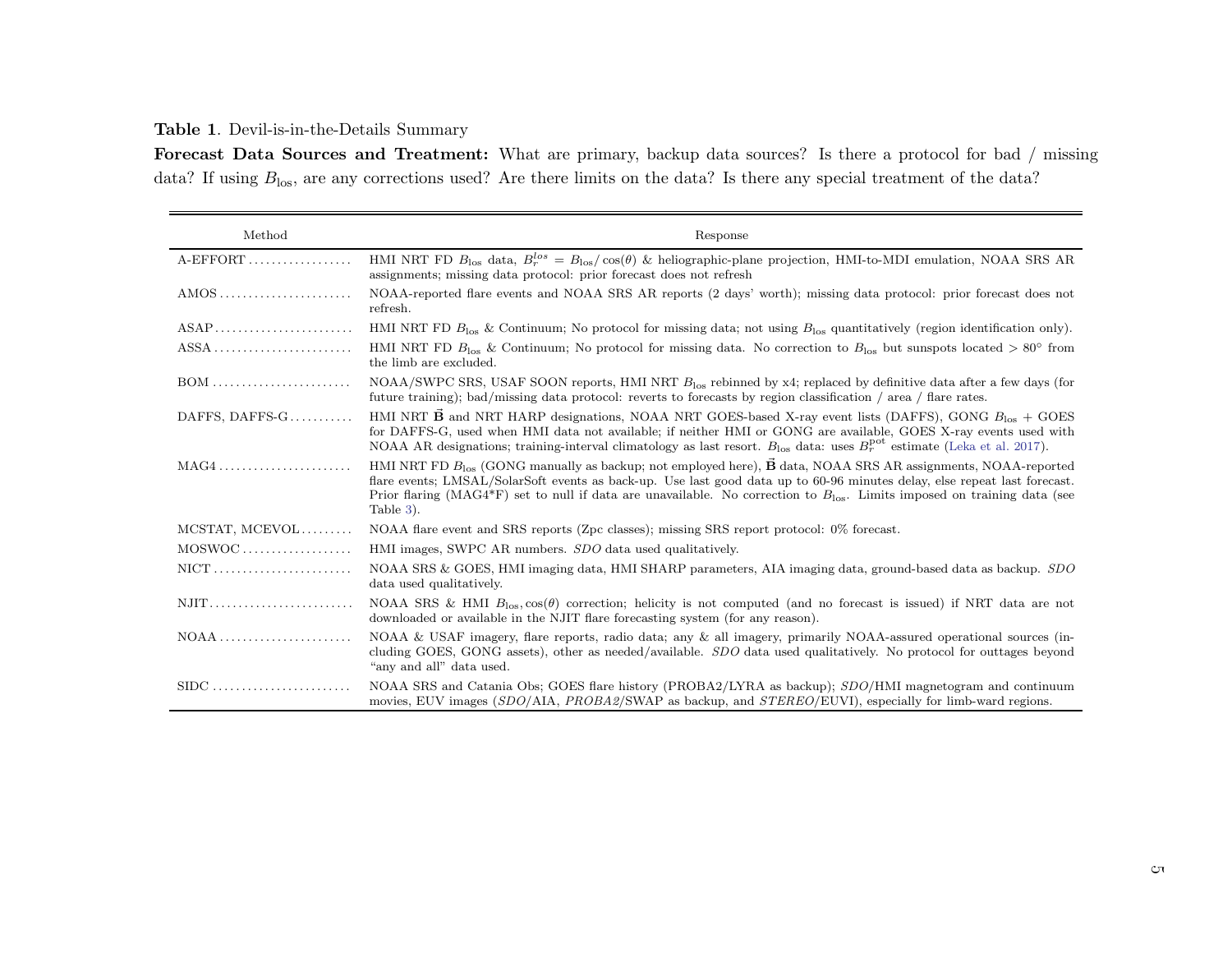Table <sup>2</sup>. Devil-is-in-the-Details Summary (cont'd)

Full-Disk Forecast Production: How are active regions identified? How are full-disk forecasts constructed? Is there anyexplicit forecasting for behind-the-limb events?

| Method                                                        | Response                                                                                                                                                                                                                                                                       |
|---------------------------------------------------------------|--------------------------------------------------------------------------------------------------------------------------------------------------------------------------------------------------------------------------------------------------------------------------------|
| $A-EFFORT$                                                    | Regions IDd via ARIA (LaBonte et al. 2007; Georgoulis et al. 2008); FD forecasts via region probabilities. No behind-limb<br>forecasts                                                                                                                                         |
| AMOS                                                          | Regions ID'd by NOAA/SRS files; FD forecasts via region probabilities.                                                                                                                                                                                                         |
| ASAP                                                          | ML code to identify / classify sunspot regions using intensity and $B_{\text{los}}$ images. No full-disk prediction (region only).                                                                                                                                             |
| $ASSA$                                                        | In-house automatic ID and classification of McIntosh & Mt Wilson Classes. Probabilities from classification, Poisson<br>statistics. FD forecasts via region probabilities.                                                                                                     |
|                                                               | Automatic recognition of ARs by magnetogram flux thresholds, NOAA/SRS and USAF/SOON as backup. FD forecasts via<br>region probabilities. No explicit behind-the-limb forecasts or multi-day forecasts, although very-near limb regions assigned<br>region-flaring climatology. |
| $DAFFS, DAFFS-G$                                              | HARPs (HMI, for DAFFS) or NOAA NRT region-based areas (GARPS, for GONG for DAFFS-G) ID'd, extracted. FD<br>forecasts via region probabilities. No explicit behind-the-limb forecasts beyond multi-day forecasts.                                                               |
| $MAG4$                                                        | NOAA/SRS ARs, FD forecasts via region probabilities. No explicit behind-the-limb forecasts beyond multi-day forecasts.                                                                                                                                                         |
| $MCSTAT$ , $MCEVOL$                                           | NOAA/SRS ARs reports                                                                                                                                                                                                                                                           |
| $MOSWOC \ldots \ldots \ldots \ldots \ldots$                   | NOAA/SRS ARs plus additional regions ID'd and assigned Mt Wilson & McIntosh classes if needed, updated 4x/day. FD<br>forecasts via region probabilities. No explicit behind-the-limb forecasts beyond multi-day forecasts                                                      |
| $\text{NICT} \dots \dots \dots \dots \dots \dots \dots \dots$ | NOAA/SRS information is used internally, but FD forecasts only are issued.                                                                                                                                                                                                     |
| NJIT                                                          | NOAA/SRS used for AR identification, FD forecasts via region probabilities.                                                                                                                                                                                                    |
|                                                               | NOAA/SWPC produces region identification and classification, disseminates. FD forecasts via region probabilities. Fore-<br>casts include probabilities for behind-the-limb activity.                                                                                           |
|                                                               | Catania Region identification & NOAA/SRS for region probabilities then FD forecasts via region probabilities, human<br>modified $(e.g. for new or behind-the-limb regions)$                                                                                                    |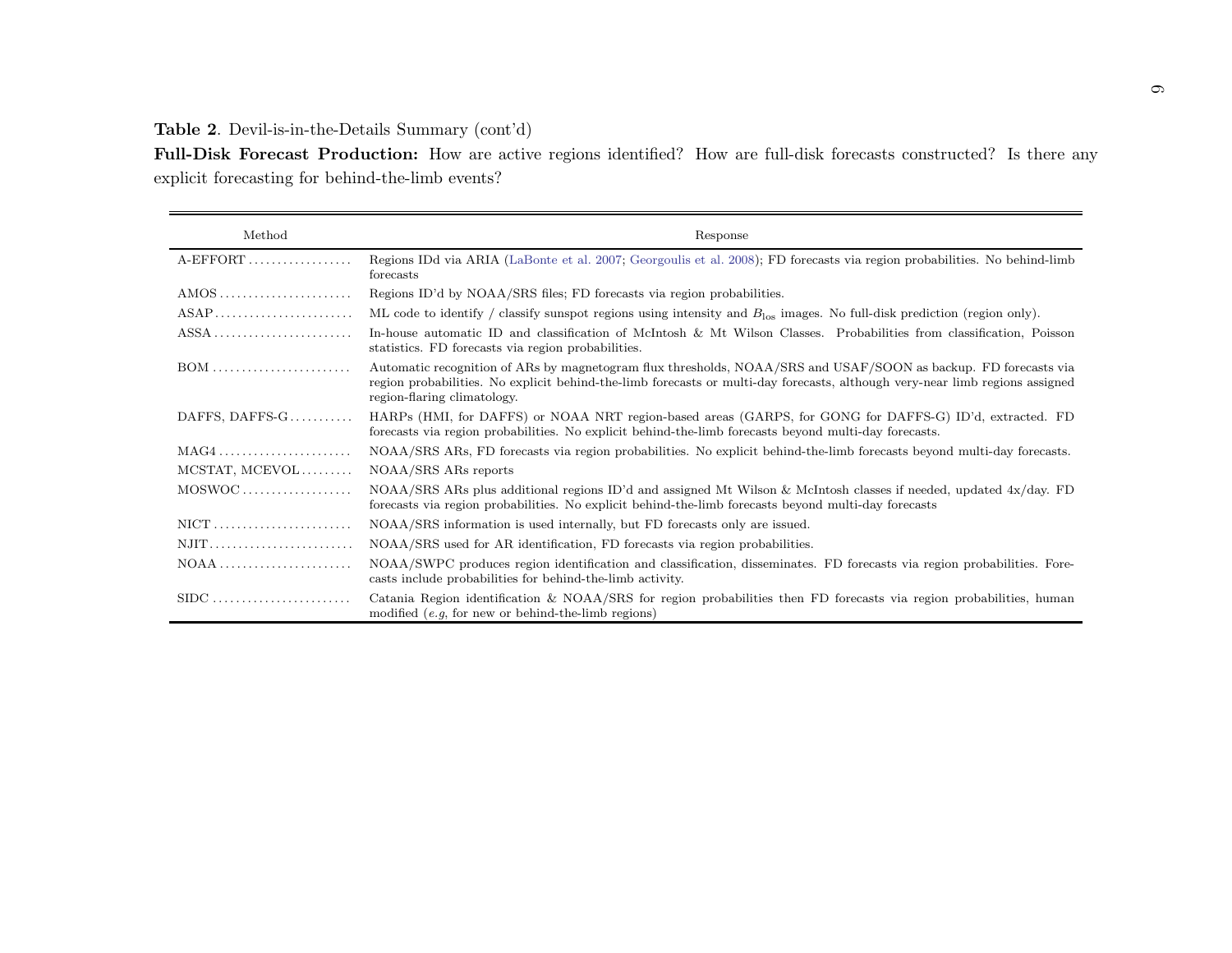# Table <sup>3</sup>. Devil-is-in-the-Details Summary (cont'd)

Training: What data are used, what is optimized / produced? Are balanced training sets imposed or is class (event / no-event) imbalance accomodated? What interval is used in genera<sup>l</sup> / for this test (if different)? Is there <sup>a</sup> protocol for training for behind-the-limb or unassigned events?

<span id="page-6-0"></span>

| Method                                       | Response                                                                                                                                                                                                                                                                                                                                                                                                                                                                                                                                                |
|----------------------------------------------|---------------------------------------------------------------------------------------------------------------------------------------------------------------------------------------------------------------------------------------------------------------------------------------------------------------------------------------------------------------------------------------------------------------------------------------------------------------------------------------------------------------------------------------------------------|
| $A-EFFORT$                                   | Forecasts curves constructed, no further optimization. 80% of calendar days of archive data, contiguous or random select.<br>3-hr forecast cadence for first 12 months of servee; balancing in training to a 4:1 (time-span), climatological sample ratios.                                                                                                                                                                                                                                                                                             |
| AMOS                                         | 1996 - 2010 McIntosh class flaring rate, probabilities from historical McIntosh rates plus factor for sunspot area change in<br>prior 24hr via Poisson statistics.                                                                                                                                                                                                                                                                                                                                                                                      |
| ASAP                                         | Trained on ASAP-produced sunspot ID's and associated flare events 1982 – 2013; Neural nets optimized on mean square<br>$error(MSE)$ .                                                                                                                                                                                                                                                                                                                                                                                                                   |
| $ASSA$                                       | Training on MDI and HMI data, generally MDI and HMI data 1996 – 2013 (Zpc-forecasts). A change in training occurred<br>during the testing interval: $2016.01.01 - 2016.12.18$ were trained with 1996-2010 SOHO/MDI data, and then 2016.12.19 -<br>$2017.12.31$ were trained using 1996–2010 SOHO MDI and $2011-2013$ SDO/HMI data.                                                                                                                                                                                                                      |
| BOM                                          | Automated Active Region detection optimized to match SRS reports 2011–2015; Flarecast II (logistic regression model):<br>HMI definitive $B_{\text{los}}$ 2010.05.01 – 2015.12.31 used for training, variables selected to minimize Aikake's Information Criteria<br>(AIC) and LRM uses maximum likelihood to estimate the coefficients of the model. All HMI definitive data used 2010.05.01<br>$-2015.12.31$ , naturally unbalanced. No training for behind-the-limb.                                                                                  |
| $DAFFS, DAFFS-G$                             | Training from HMI NRT era until designated date $(2012.10.22 - 2015.12.31)$ for this workshop), or GONG era $(2006.09.01 -$<br>2015.12.31); X-Ray events for prior flare activity parameters trained with the magnetic source data (matching that training<br>interval). Parameter pair(s) can change upon re-training and will vary between event definitions. Events not identified with<br>regions are ignored. DAFFS <sup>*</sup> trains to optimize Brier Skill Score.                                                                             |
| $MAG4$                                       | MDI interval (1996 – 2004), plus HMI-to-MDI degradation of HMI data. Training data limits relative to CM: 30° ( $B_{\text{los}}$ );<br>$60^{\circ}$ ( $\vec{B}$ ). Probabilities derived from event rates after fitting free-energy proxy to empirical event rate curves.                                                                                                                                                                                                                                                                               |
| $MCSTAT$ , $MCEVOL$                          | Both: No behind-the-limb events considered. No correction for class imbalance. Poisson statistics produce probabilistic<br>forecasts. MCSTAT: 1969-1976 [M- & X-class] (SC 20) plus Dec 1988 - Jun 1996 [C, M & X-class] (SC 22). MCEVOL:<br>1988-1996 (SC 22) plus 1996-2008 (SC 23). Poisson rates trained from 24 hr changes between full McIntosh classifications<br>by counting # flares within 24 hr following a classification change. Evolution computed within $\pm 75^{\circ}$ of CM to avoid<br>limb-affected misidentification in training. |
| $MOSWOC \dots \dots \dots \dots \dots \dots$ | Initial forecast probabilities based on historical rates and McIntosh classes 1969–2011.                                                                                                                                                                                                                                                                                                                                                                                                                                                                |
|                                              | Human training on self-validation results from 1992 onward.                                                                                                                                                                                                                                                                                                                                                                                                                                                                                             |
| NJIT                                         | $1996/01/01 - 2006/12/31$ ; No Behind-the-limb events used for training, no consideration for class imbalance. Probabilities<br>are based on forecast curves from training data.                                                                                                                                                                                                                                                                                                                                                                        |
|                                              | Initial forecast probabilities based on historical rates and McIntosh classes 1969–2011.                                                                                                                                                                                                                                                                                                                                                                                                                                                                |
| $SIDC$                                       | Probabilities from historical rates and McIntosh classes (SC 22 1988–1996) assuming Poisson statistics.                                                                                                                                                                                                                                                                                                                                                                                                                                                 |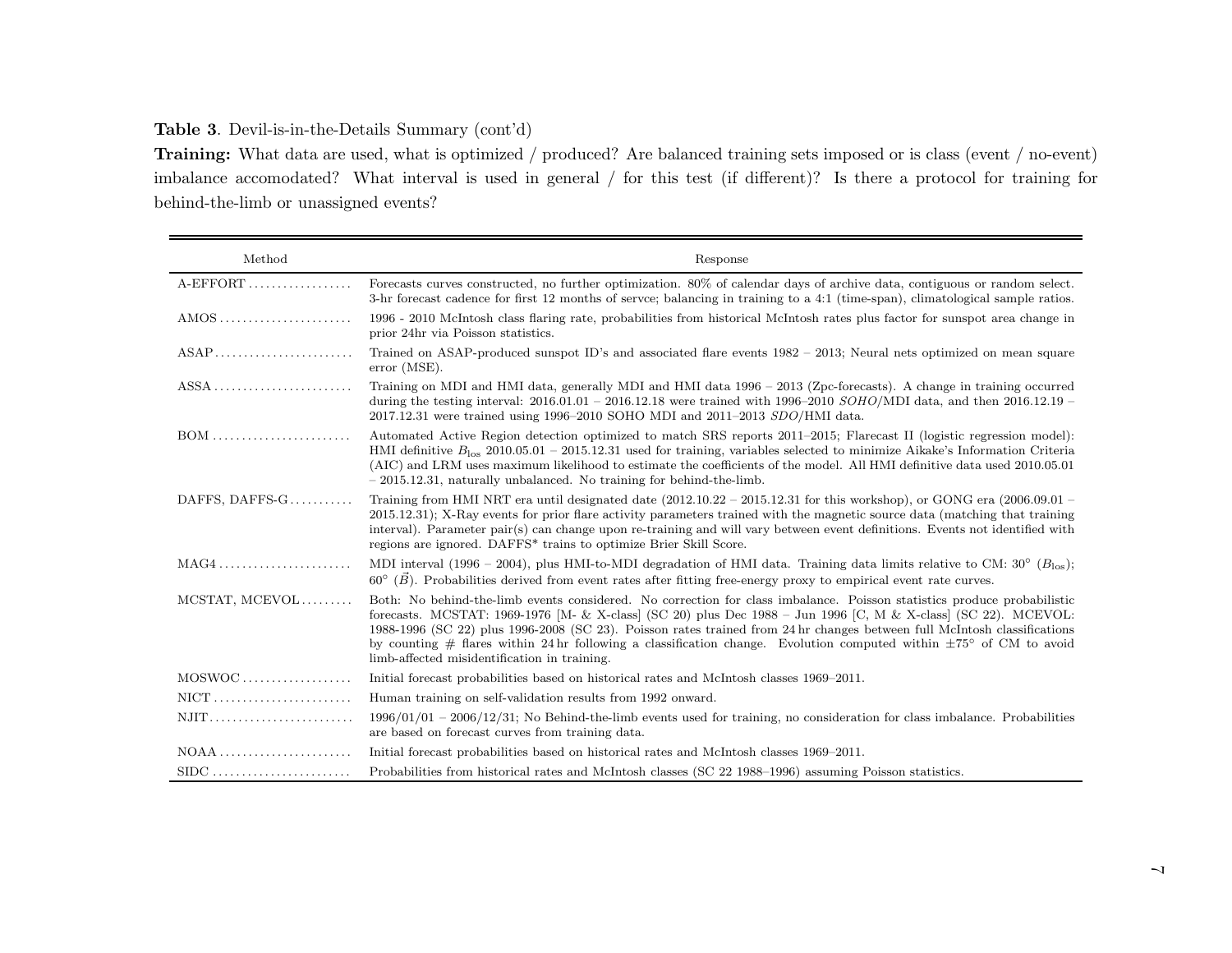## Table <sup>4</sup>. Devil-is-in-the-Details Summary (cont'd)

Forecasts: Are humans involved and if so, how? How are forecasts produced from the data? Is there <sup>a</sup> behind-the-limb protocol for forecasts? Is there <sup>a</sup> single forecast or additional customised forecasts? Are there restrictions (distance from disk center, size of region, data quality, etc.), and if so, what is used in its <sup>p</sup>lace (e.g., climatology)?

<span id="page-7-0"></span>

| Method                                                              | Response                                                                                                                                                                                                                                                                                                                                                                                                                                                                                                                                                                               |
|---------------------------------------------------------------------|----------------------------------------------------------------------------------------------------------------------------------------------------------------------------------------------------------------------------------------------------------------------------------------------------------------------------------------------------------------------------------------------------------------------------------------------------------------------------------------------------------------------------------------------------------------------------------------|
| $A-EFFORT$                                                          | AR ID and $B_{\text{eff}}$ calculation is limited to 50°; ARs located 50° -70° from CM: a proxy is used: $B_{\text{eff}} = 10^{-21.961396} \Phi_{\text{tot}}^{1.0834181}$ .<br>Processing $> 45^{\circ}$ from CM problematic. No behind-limb forecasts, 24-hr validity, 3-hr refresh, 0-hr latency, for M1.0+, M5.0+,<br>X1.0+, X5.0+; email alerts issued upon request.                                                                                                                                                                                                               |
|                                                                     | No behind-limb forecasts, no humans in the loop, C1.0–-C9.9, M1.0–-M9.9(not exceedance), and X1.0+ for each NOAA AR<br>and full-disk, 24h validity, 0hr latency.                                                                                                                                                                                                                                                                                                                                                                                                                       |
| $ASAP$                                                              | Region forecasts for 6, 12, 24, 48 hour validity periods, $M1.0$ – $M9.9$ (not exceedance), and X1.0+.                                                                                                                                                                                                                                                                                                                                                                                                                                                                                 |
| $ASSA$                                                              | Hourly refresh, no human, for 24hr validity (Zpc-based). Forecasts issued for C1.0--C9.9, M1.0--M9.9(not exceedance), and<br>X1.0+; no behind-limb forecasts.                                                                                                                                                                                                                                                                                                                                                                                                                          |
| $BOM$                                                               | A logistic regression model (LRM) is used to generate $M1.0+$ , $X1.0+$ , region and full-disk, probabilistic & deterministic<br>forecasts (per customer specifications) for flaring activity over the next 24 hr updated at 00, 06, 12, 18 UT.                                                                                                                                                                                                                                                                                                                                        |
| DAFFS, DAFFS-G                                                      | No humans, behind-limb forecast indirectly through longer-range forecasts. Magnetogram data limit: $\pm 84^{\circ}$ . Discriminant<br>analysis (training) provides best-performing parameter pairs and their PDEs which forecast probabilities derived. Forecasts:<br>24h validity, 0, 24, 48hr latencies, C1.0+, M1.0+, X1.0+issued @11:54 and 23:54 UT. Customized cost-based forecasts and<br>forecasts for different event definitions available.                                                                                                                                  |
| $MAG4$                                                              | Warnings issued for forecasts using data beyond training limits; no behind-limb forecasts. M1.0+, X1.0+, 24h validity,<br>0h latency (effectively). Four modes ("MAG4W", "MAG4WF", "MAG4VW", "MAG4VWF") according to permutations of<br>$B_{\text{los}}$ , "de-projected" $\vec{B}$ , and previous flare history. Regions with area beyond 85° are not included; forecasts are provided<br>to $\pm 85^{\circ}$ but with warnings beyond 45° that event rate probabilities may be underestimated. All four forecasts available<br>through https://www.uah.edu/cspar/research/mag4-page. |
| $MCSTAT$ , $MCEVOL$                                                 | MCSTAT: No limit (full visible disk). MCEVOL: No limit (full visible disk).                                                                                                                                                                                                                                                                                                                                                                                                                                                                                                            |
| $MOSWOC \ldots \ldots \ldots \ldots \ldots \ldots$                  | Human forecaster modifies probability from Poisson statistics, including considerations for flaring history and indications of<br>flare potential from not-visible regions. 24-hr forecasts for 0, 24, 48, 72-hr latencies for M1.0--M9.9(not exceedance), X1.0+<br>at 00:00 and 12:00 UT (latter is a 12-hr "updated" forecast).                                                                                                                                                                                                                                                      |
| $\text{NICT}$ ,                                                     | 4-category 24hr deterministic forecasts (max class of A1.0--B9., of C1.0--C9.9, of M1.0--M9.9, or of X1.0+), at 06:00 daily;<br>human-based forecast.                                                                                                                                                                                                                                                                                                                                                                                                                                  |
| $\text{NJIT} \dots \dots \dots \dots \dots \dots \dots \dots \dots$ | Regions included within $\pm 60^{\circ}$ from CM. Forecast for C1.0--C9.9, M1.0--M9.9(not exceedance), X1.0+ maximum class.                                                                                                                                                                                                                                                                                                                                                                                                                                                            |
|                                                                     | Human forecaster modifies probability from region-class climatology. Behind-the-limb events included in forecast based on<br>AR-based flare persistance. Exceedance forecasts of C1.0+, M1.0+, X1.0+, 24h validity for 0, 24, 48hr latency, issued at<br>22:00 with possible updates to 00:30-issued "3-day forecast product" (with further updates as needed for second issuance at<br>12:30). Those forecasts not publicly archived as the "RSGA" data product are available internally (e.g. C1.0+ forecasts).                                                                      |
| $SIDC$                                                              | Human forecaster modifies probability from Poisson statistics. Issue time: 12:30UT, 24hr validity. Exceedance probabilities<br>for C1.0+, M1.0+, X1.0+ flares, per active regions and FD. Away from CM, data sources other than $B_{\text{los}}$ are used.                                                                                                                                                                                                                                                                                                                             |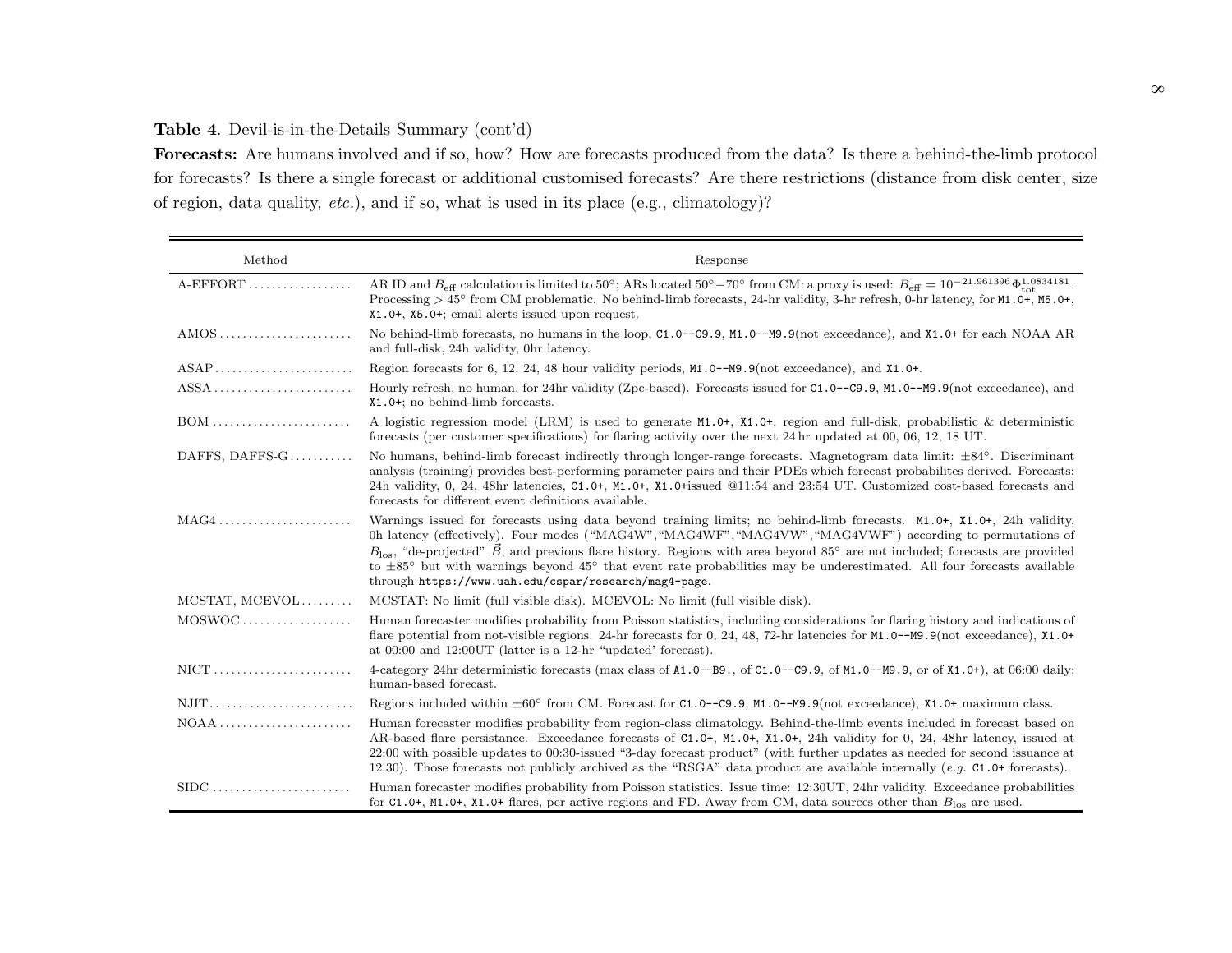### 2.1. Broad Characteristics Groupings

<span id="page-8-0"></span>The goal of this analysis is to identify broad characteristics of the forecasting methods that provide improved performance. We identified a few tenable categories for analysis, described below. Some of the characterizations are straightforward (such as whether, and in what manner, persistence or prior flaring activity is included), while others are more subtle or may not exactly describe the differences between implementation. In that manner, assignments were made by the method representatives (see Table [5\)](#page-10-0) and any caveats to that assignment should be covered in Tables [1](#page-4-0)[–4.](#page-7-0) The results for each grouping are presented in an associated figure, and discussed further in section [3.](#page-11-0)

TRAINING INTERVAL(Figure [1\)](#page-12-0): The difference in the length of the training interval was specifically targeted for this categorization. Generally speaking, the methods relying solely on "high quality data" such as from the Solar Dynamics Observatory Helioseismic and Magnetic Imager (SDO/HMI; [Pesnell 2008;](#page-22-5) [Schou et al. 2012;](#page-22-6) [Centeno et al. 2014;](#page-21-3) [Hoeksema et al. 2014](#page-21-1), , see acronyms in Appendix [B\)](#page-19-1) were considered to have employed "Short" training intervals, compared to those using longer baselines of information (such as more than one solar cycle's worth of McIntosh classifications and the associated flaring rates [\(McIntosh 1990](#page-22-7))) that were assigned as "Long". Additionally there were "Hybrid" systems. These may use modern data for the forecasts but were trained on other data so as to take advantage of a longer baseline, with some calibration performed between the two. Alternatively, members of this "hybrid" category merged forecasts from multiple systems with different training intervals available. The "Short" category was the minority.

FORECAST PRODUCTION(Figure [2\)](#page-13-0): This classification refers specifically to the statistical method employed in order to relate the training period and training data to the new data and the method used to produce the actual forecast from said new data. We identified three sub-categories. First, "Machine Learning /Classifier" employs a statistical classifying approach to the training analysis and to producing the forecast. Second, "Not Machine Learning" uses empirical fitting to historical data including approaches such as regression curves, Poisson-statistics analysis of flaring rates according to sunspot region classification schemes, further conversion from flaring rates to probabilities, etc.. Finally, for the "forecaster in the loop" (FITL) designation results may be obtained with or without either of the other two approaches, but are then routinely adjusted or assimilated with other human input to produce a final forecast.

OBSERVATIONAL LIMITS / FORECAST EXTENT(Figure [3\)](#page-14-0): This categorization pertains to the data used when calculating the forecasts (without explicit reference to the training). Some methods limit the data used for the forecasts to only those which lie close to the central meridian (CM); we call these "Restricted" if the limit is stricter than essentially on or nearly approaching the limb (*i.e.*) <≈ 80° from disk center). Other methods effectively use data from the full visible disk without significant restriction and we call these "Visible Disk"; this is by far the most popular category. Both of these categories only forecast flares from visible regions (except in cases of longer-range forecasts for limb-approaching regions, which are not considered here). Finally, some methods include information on not-yet-visible but expected regions (new or returning), or explicitly project or extrapolate information for newly rotated-off regions for "Earth Impacting" forecasts – in other words, forecasting for anything impactful even from regions that are not yet or no longer visible.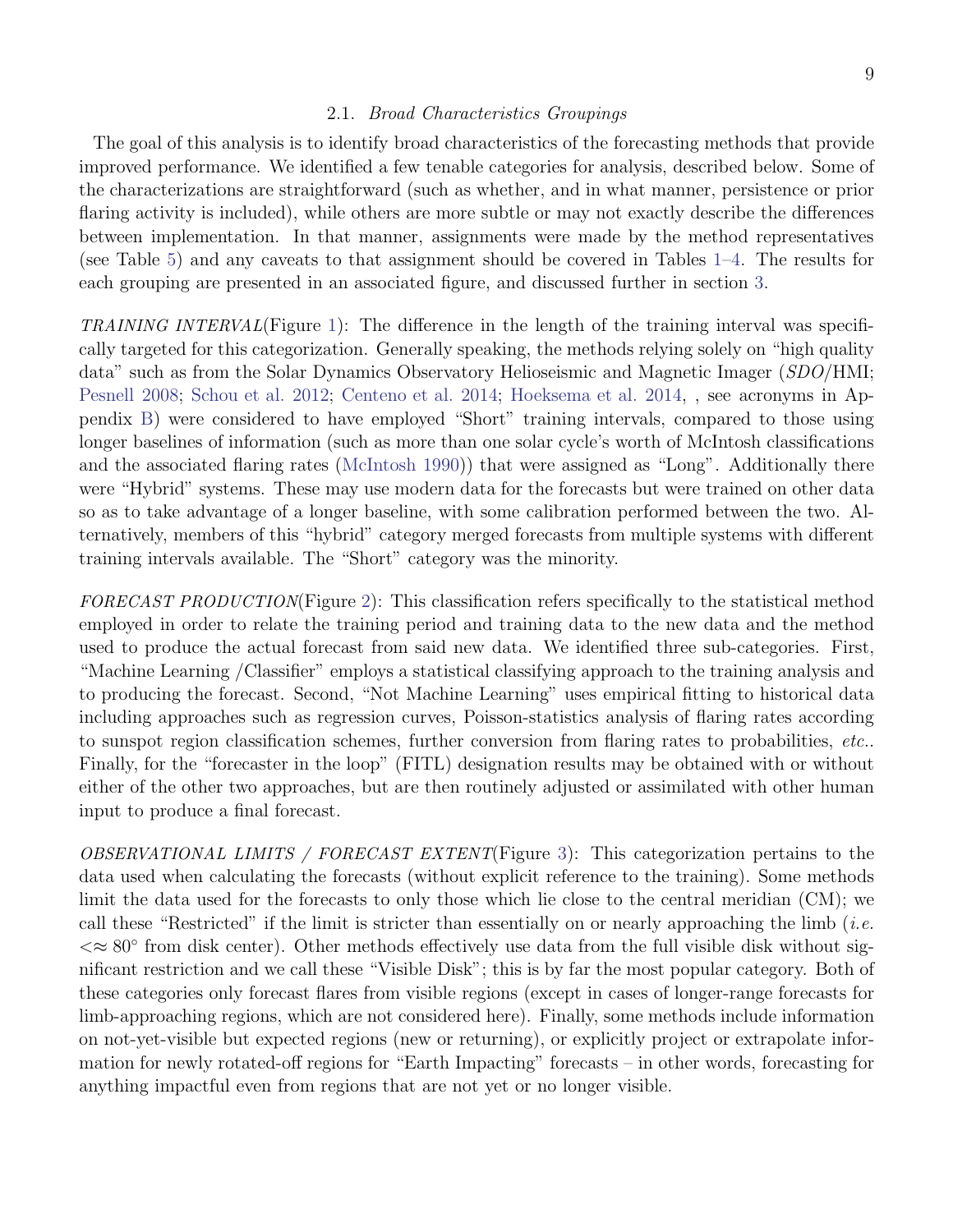DATA CHARACTERIZATION(Figure [4\)](#page-15-0): The methods were first divided into two broad groups, those employing "Simple" parameters vs. those using "Magnetic / Modern Quantification". The former are generally McIntosh or Hale classifications (or similar qualitative indicies) and are by-and-large discrete assignments. The latter are generally quantitative measures generated from input quantitative data (primarily magnetic field data), and are by-and-large continuous variables. The first group included some refinements between those that use the NOAA-(or other source)-determined assignments and those which determined the classifications by their own methods (including machine-learning based algorithms). Those refinements are indicated in the table notes, but are not included in the further analysis shown in Figure [4.](#page-15-0)

PERSISTENCE OR PRIOR FLARE ACTIVITY(Figure [5\)](#page-16-0): One significant difference between methods is whether or not prior flaring activity is explicitly included; many methods do not include it. The term "persistence" specifically means forecasting the same conditions as the present, and is somewhat distinct from accounting for and including a measure of prior flare activity over a specified interval. Of those that do include one of these measures, we distinguish in Table [5](#page-10-0) between "automated" algorithms (which, for example, quantitatively parametrize prior flaring rates and include it in training as well as forecasting) and those methods that use "other" ways to include the information, such as the training of human forecasters (in which case the influence of persistence information on the forecasts is generally qualitative). In further analysis (see Figure [5\)](#page-16-0) these refinements are combined (and referred to simply as persistence) in order to show a 'yes/no' comparison.

EVOLUTION(Figure [6\)](#page-17-0): The evolution of sunspot groups, in particular the rapidity of their growth or decay, has long been recognized as a signal of higher flaring activity  $(e.g.,$  [Sawyer et al. 1986;](#page-22-8) [Lee et al. 2012a;](#page-22-9) [McCloskey et al. 2016\)](#page-22-10). We distinguish between three approaches here: 1) no inclusion of evolution; 2) a quantitative analysis of evolution that is invoked during training as well as for the forecast; 3) a qualitative inclusion of evolution (most common for the FITL methods). The methods are categorized thus in Table [5,](#page-10-0) but in the accompanying Figure [6](#page-17-0) these reduce to a 'yes/no' assignment.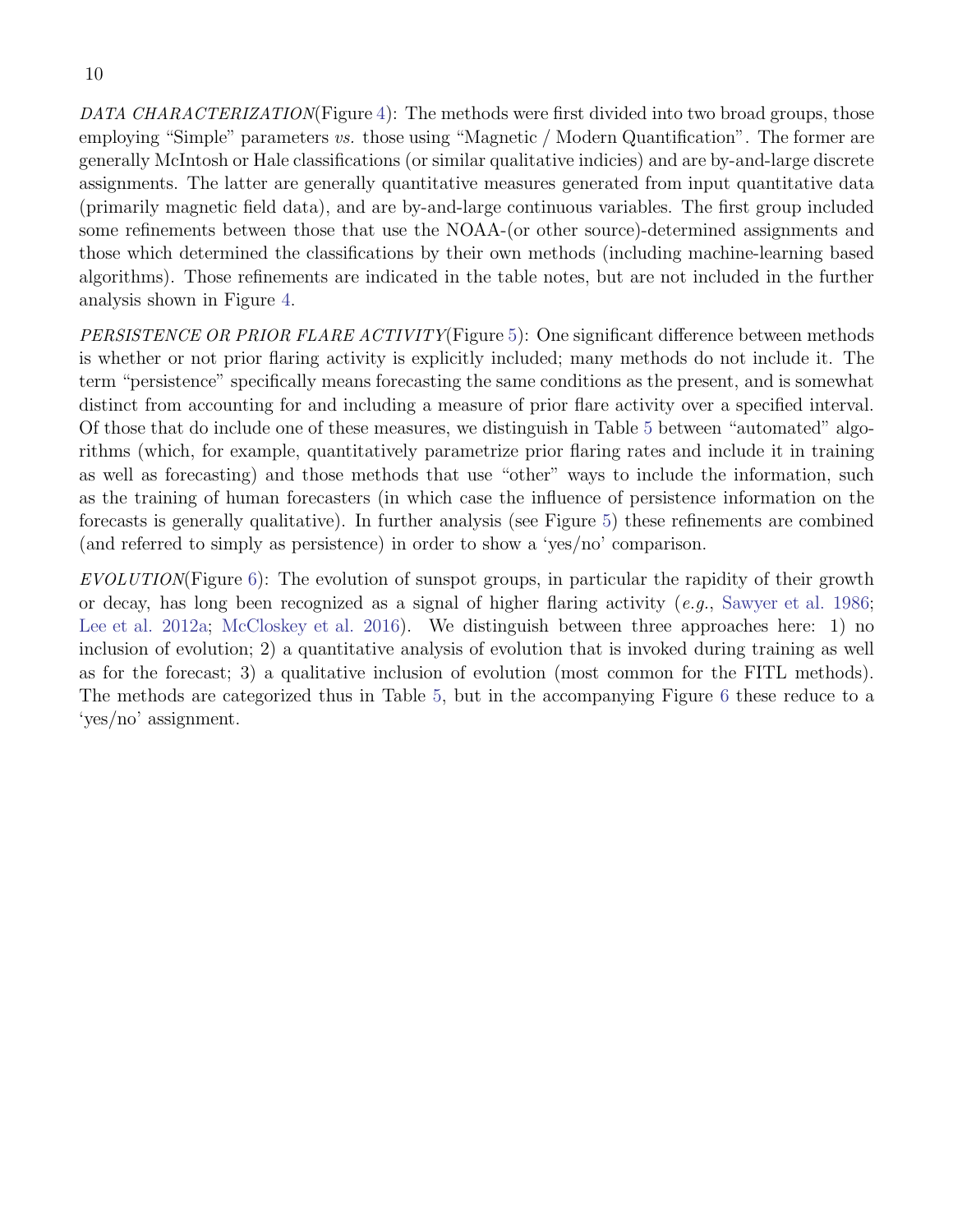<span id="page-10-0"></span>

|  | <b>Table 5.</b> Broad Characteristics |  |
|--|---------------------------------------|--|
|  |                                       |  |

|                                  |      |       | Training Interval |               |        | $\operatorname{Forecast}$ Production |                 |                 | ${\rm Limits}$ and ${\rm Extent}$ |                      | Data Characteristics |      | $\label{eq:persistence} \text{Persistence}$ |       |      | Evolution    |             |
|----------------------------------|------|-------|-------------------|---------------|--------|--------------------------------------|-----------------|-----------------|-----------------------------------|----------------------|----------------------|------|---------------------------------------------|-------|------|--------------|-------------|
| $\operatorname{\mathbf{Method}}$ | Long | Short | Hybrid            | ML/Classifier | Not ML | <b>FITL</b>                          | Earth-Impacting | <b>FullDisk</b> | Restricted                        | Simple               | Magnetic/Modern      | None | Auto                                        | Other | None | Quantitative | Qualitative |
| A-EFFORT                         |      |       |                   |               |        |                                      |                 |                 |                                   |                      | $\bullet$            |      |                                             |       |      |              |             |
| $\operatorname{AMOS}$            |      |       |                   |               |        |                                      |                 |                 |                                   |                      |                      |      |                                             |       |      |              |             |
| ${\rm ASAP}$                     |      |       |                   |               |        |                                      |                 |                 |                                   | •†⊿                  |                      |      |                                             |       |      |              |             |
| $\operatorname{ASSA}$            |      |       |                   |               |        |                                      |                 |                 |                                   | $\bullet^{\dagger*}$ |                      |      |                                             |       |      |              |             |
| $\rm BOM$                        |      |       |                   |               |        |                                      |                 |                 |                                   |                      |                      |      |                                             |       |      |              |             |
| $\rm{DAFFS}$                     |      |       |                   |               |        |                                      |                 |                 |                                   |                      |                      |      |                                             |       |      |              |             |
| DAFFS-G                          |      |       |                   |               |        |                                      |                 |                 |                                   |                      |                      |      | $\circ$                                     |       |      |              |             |
| $\rm MAG4W$                      |      |       |                   |               |        |                                      |                 |                 |                                   |                      |                      |      |                                             |       |      |              |             |
| $\rm MAG4WF$                     |      |       |                   |               |        |                                      |                 |                 |                                   |                      |                      |      |                                             |       |      |              |             |
| $\rm MAG4VW$                     |      |       |                   |               |        |                                      |                 |                 |                                   |                      |                      |      |                                             |       |      |              |             |
| $\rm MAG4VWF$                    |      |       |                   |               |        |                                      |                 |                 |                                   |                      |                      |      |                                             |       |      |              |             |
| $\operatorname{MCEVOL}$          |      |       |                   |               |        |                                      |                 |                 |                                   |                      |                      |      |                                             |       |      |              |             |
| $\operatorname{MCSTAT}$          |      |       |                   |               |        |                                      |                 |                 |                                   |                      |                      |      |                                             |       |      |              |             |
| <b>MOSWOC</b>                    |      |       |                   |               |        |                                      |                 |                 |                                   |                      |                      |      |                                             |       |      |              |             |
| $_{\rm NICT}$                    |      |       |                   |               |        |                                      |                 |                 |                                   |                      |                      |      |                                             |       |      |              |             |
| $\rm NJIT$                       |      |       |                   |               |        |                                      |                 |                 |                                   |                      |                      |      |                                             |       |      |              |             |
| $\rm NOAA$                       |      |       |                   |               |        |                                      |                 |                 |                                   |                      |                      |      |                                             |       |      |              |             |
| ${\rm SIDC}$                     |      |       |                   |               |        |                                      |                 |                 |                                   |                      |                      |      |                                             |       |      |              |             |

•: Present / represented in submitted forecasts

◦: Capability present but not invoked in all event definitions

<sup>∗</sup>: Determines own reckoning of McIntosh class

†: Determined by machine learning

⇑: Forecasts issued with warnings for regions beyond <sup>30</sup>◦

§: Forecasts issued with warnings for regions beyond 45<sup>°</sup>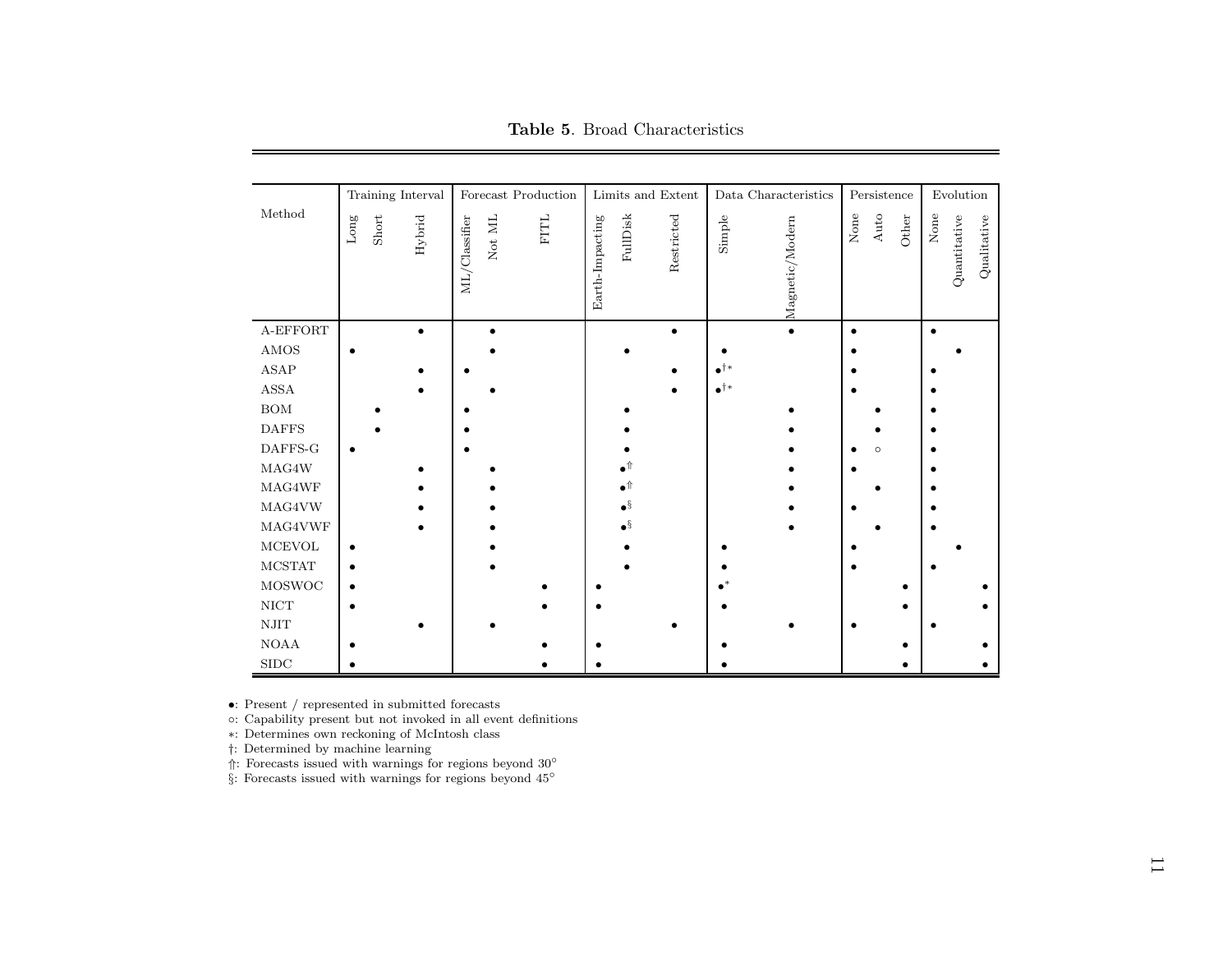#### 3. RESULTS

<span id="page-11-0"></span>Citing performance metrics is becoming standard practice for published research on event forecasting. Herein we present the same evaluation metrics described and calculated in Paper II, but with discrimination according to the categories described above in an attempt to establish the causes behind performance differences.

The results according to these categories are shown in Figures [1](#page-12-0)[–6.](#page-17-0) Throughout, the estimated uncertainties in any one method's metric are of order 0.06 for C1.0+/0/24 and 0.10 for M1.0+/0/24 (see Paper II), are indicated on the box & whisker plots, and should be kept in mind throughout this discussion. As discussed in Paper II, there is no single method or group of methods that obviously out-perform the others. There are significantly fewer methods that produce C1.0+/0/24 forecasts than produce M1.0+/0/24 forecasts, but the event-category sample size is significantly smaller for the latter, leading to larger estimated uncertainty in the metrics.

Generally speaking, the trends are not strong. There is no trend present which is present beyond the indicated quartiles across all metrics. This is likely due to a combination of factors including small sample size and significant duplicity between method approaches, causing overlap between different categories. Additionally, as discussed above, there are numerous subtleties whose influence cannot be captured in this analysis approach. That being said, the trends are quite consistent across the metrics (excluding FB and sometimes excluding PC). The trends discussed here are identified by means of weak but consistent (or dominant) trends in the median score or the highest score as shown in the box & whisker plots (*i.e.*, Figures  $1-6$  $1-6$ ).

From Figure [1](#page-12-0) we see that "short" training intervals (presumably on more modern / high-quality data) do not present any obvious disadvantage (or any strong advantage). The use of "long" training intervals may be slightly disadvantageous for some metrics, in particular those employing a climatological reference. "Long" training also provided a much wider range in FB to bring the range farther from "significantly underforecasting" results than the short or hybrid members.

The results in Figure [2](#page-13-0) indicate that at this point there is a slight advantage to using a statistical classifier ("ML/Classifier") as compared to other correlations or Poisson statistics-based approaches ("Not ML"); the trend is weak and only holds for a majority but not all of the metrics. However, including a human ("Forecaster In The Loop"), does appear to be systematically (albeit only slightly) advantageous.

From Figure [3](#page-14-0) there is a clear disadvantage to using "Restricted" data for forecasts, compared to "Full Disk" forecasting. For the M1.0+ event definition there is arguably a slight advantage to "Earth-impacting" forecasts over "Full Disk".

Figure [4](#page-15-0) shows that there is a slight advantage according to climatology-referenced metrics to using "Magnetic / Modern" (quantitative) parameters for the M1.0+/0/24 tests. However, there is a trend for better results according to FB and other metrics for using "Simple" (qualitative) inputs or for the C1.0+/0/24 event definition.

Including persistence yields an improved performance across metrics and event definitions, as evidenced in Figure [5.](#page-16-0) This may not be a surprise, in that persistence has been a long-recognized indicator of continued flare activity [\(Sawyer et al. 1986;](#page-22-8) [Bloomfield et al. 2016](#page-21-4)) and is often seen as the unofficial "method to beat". A similarly long-recognized indicator, the rapidity and character of evolution of the host active region, shows an advantage here in Figure [6](#page-17-0) as its inclusion provides better outcomes across at least a few metrics.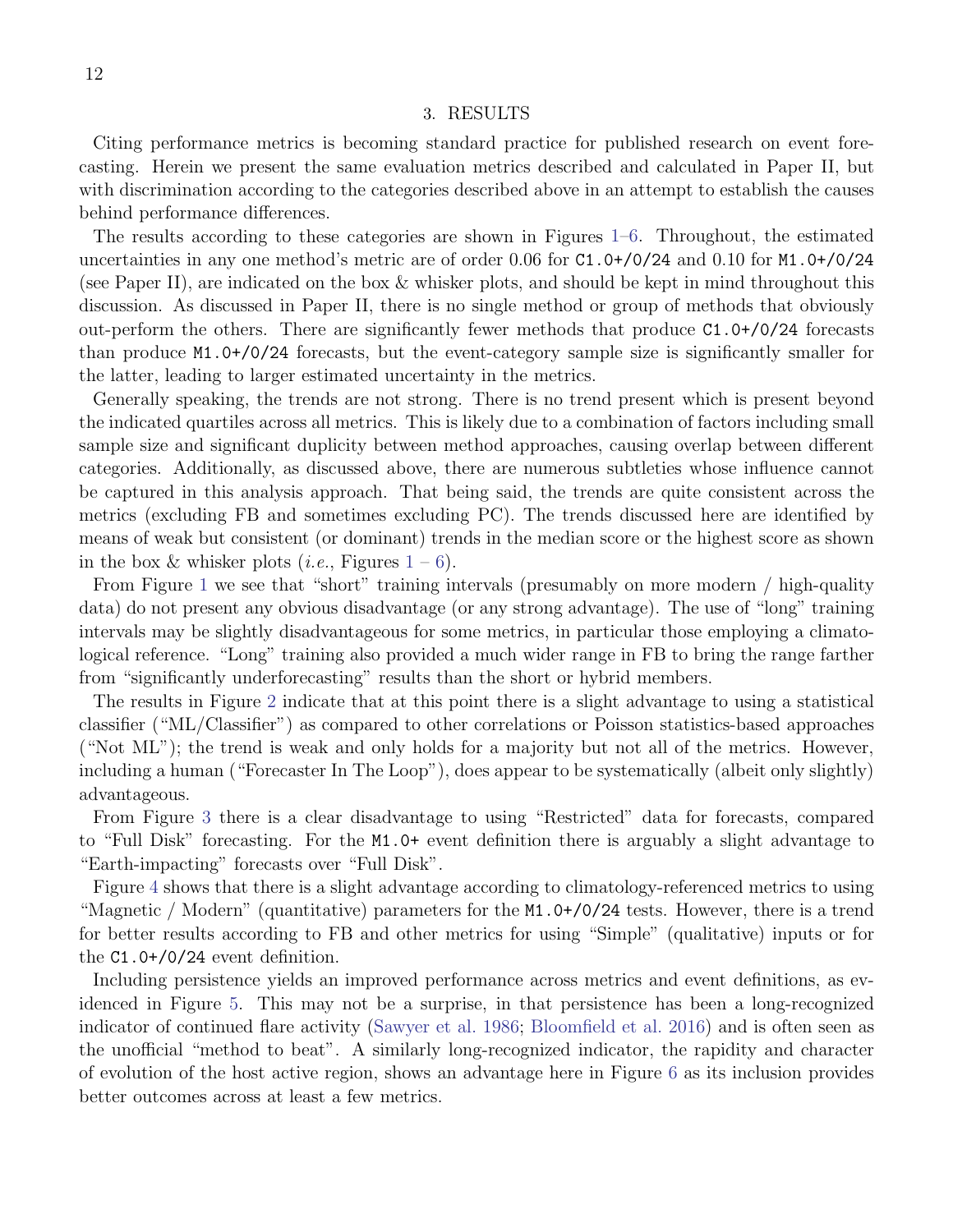

<span id="page-12-0"></span>Figure 1. Results from the direct comparison of flare forecasting methods, as grouped by differences in the training interval used, as indicated, for the M1.0+/0/24 event definition (top) and C1.0+/0/24 event definition (bottom). Box & whisker plots are used here, with the mid-line indicating the median, boxes indicating the 25th and 75th percentiles, the whiskers indicating maximum and minimum except circles showing those points beyond 1.5×IQR (the InterQuartile Range). The number of methods represented in each category is indicated with the category color/label. The metrics are those described and presented in Paper II; of note, the Frequency Bias (FB) is on a different scale, referencing the axis on the right. CLIM120 and NJIT are not included in this graphical analysis (see text). Fewer methods provide C1.0+/0/24 forecasts, hence the sparseness of the points relative to the M1.0+/0/24 event definition.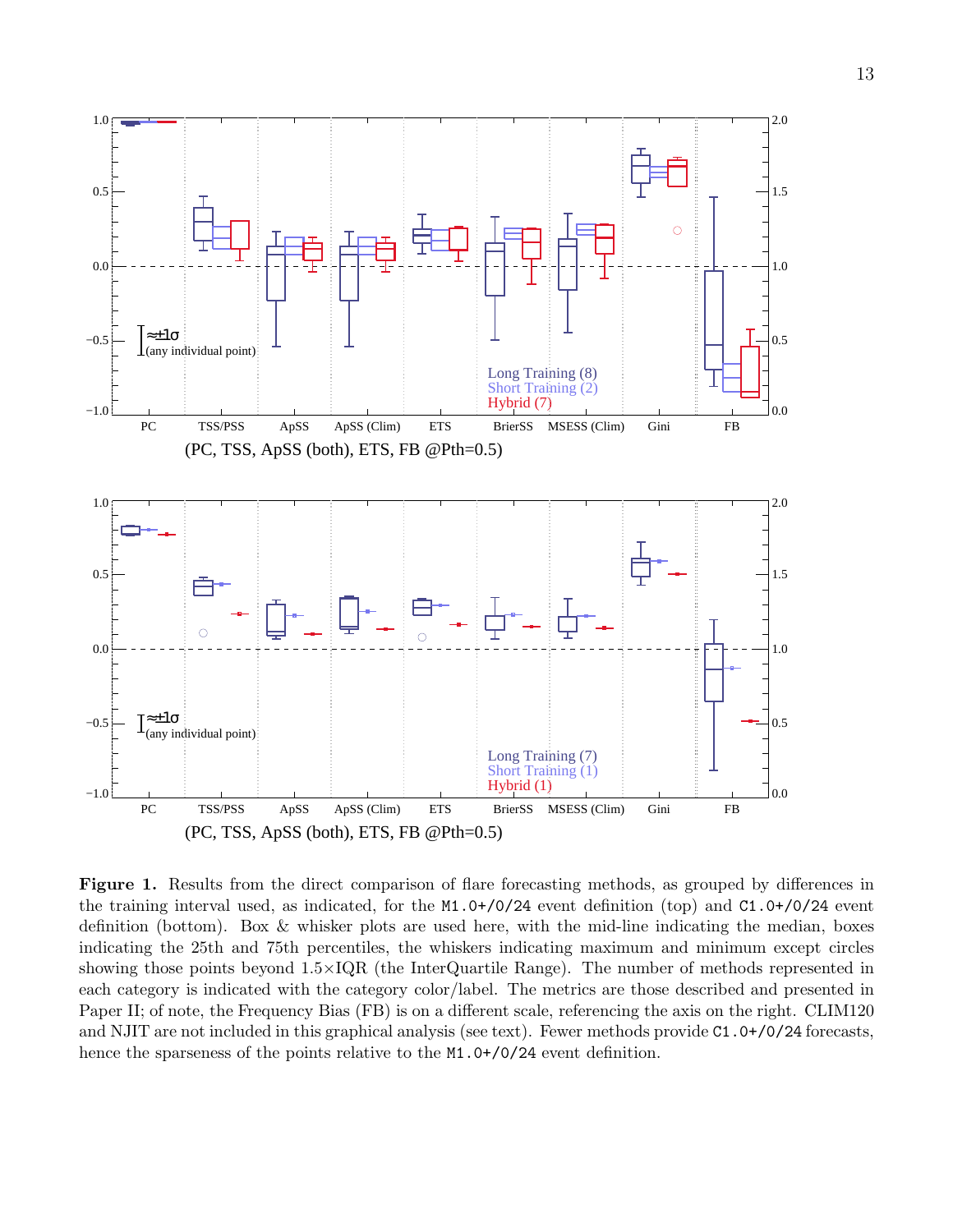

<span id="page-13-0"></span>Figure 2. Same as Figure [1,](#page-12-0) but for comparisons of the methods by which the forecasts are produced, as indicated.

There are groups of methods which are similar enough across their implementation that we may draw some interpretations. In doing so we refer to both the figures in this paper and the results and figures in Paper II.

First, the FITL methods were classified identically across our characteristics groupings. They generally employ similar tools at the outset, those being long-trained historical flaring rates following region classification according to size, complexity, etc. [\(McIntosh 1990;](#page-22-7) [Sawyer et al. 1986\)](#page-22-8). Differences between methods do arise through the additional tools – both quantitative and qualitative –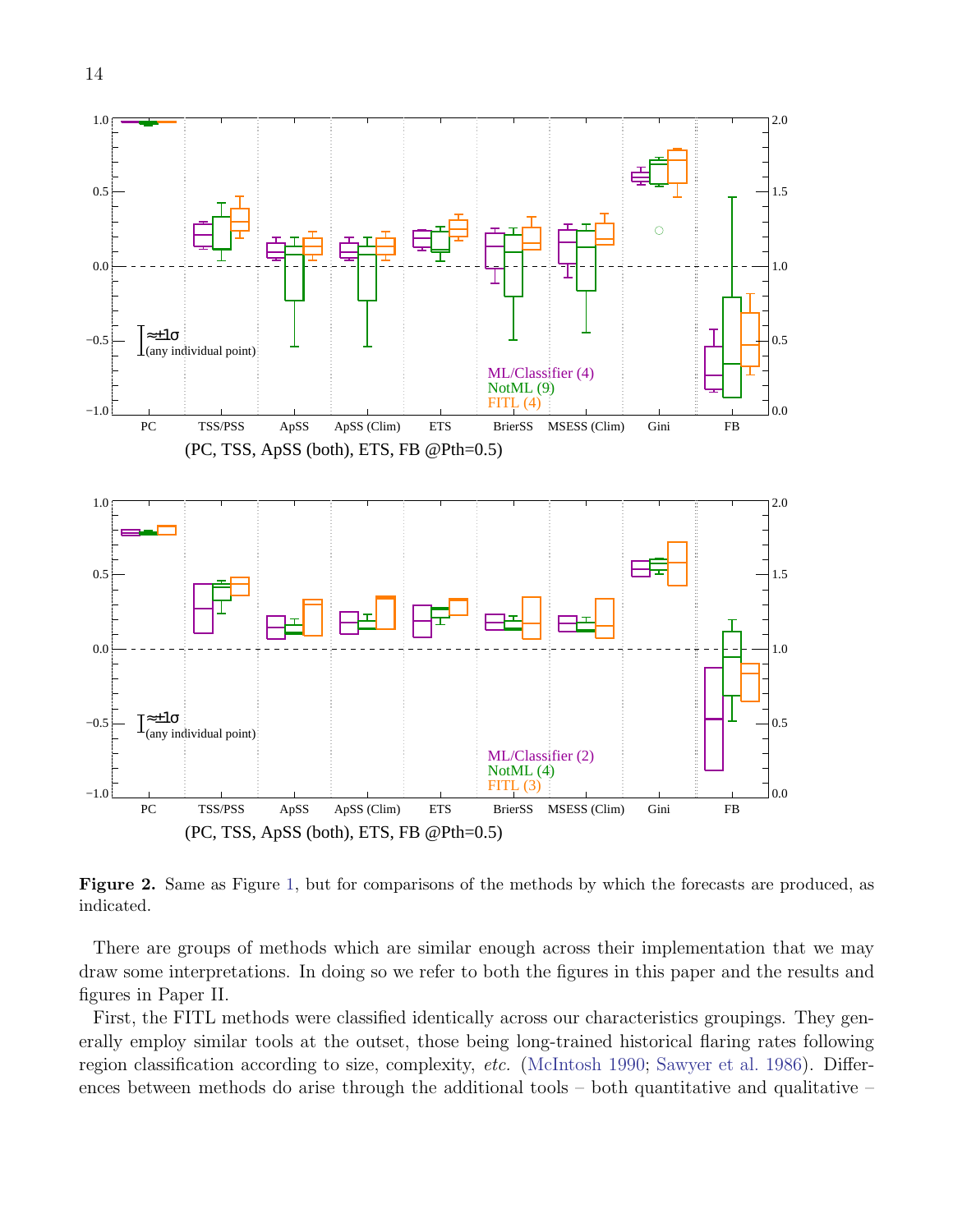

<span id="page-14-0"></span>Figure 3. Same as Figure [1,](#page-12-0) but for comparisons of the zones for which a forecast is issued, as indicated.

that are available at each center, but we did not track those differences. All FITL centers commonly have access to (and fully utilize) a very wide selection of data sources; the humans subjectively incorporate the presence of bright beyond-limb emission or other indications of activity sources beyond the visible disk to extend forecasts to beyond that from just the visible magnetic active regions. The final input comes from humans. Other studies have examined the degree of influence that human input imparts to their facility's initial automated forecasts [\(Devos et al. 2014;](#page-21-5) [Crown 2012;](#page-21-6) [Murray et al.](#page-22-11) [2017](#page-22-11)). The general trend between those studies and here is consistent: human forecasters in the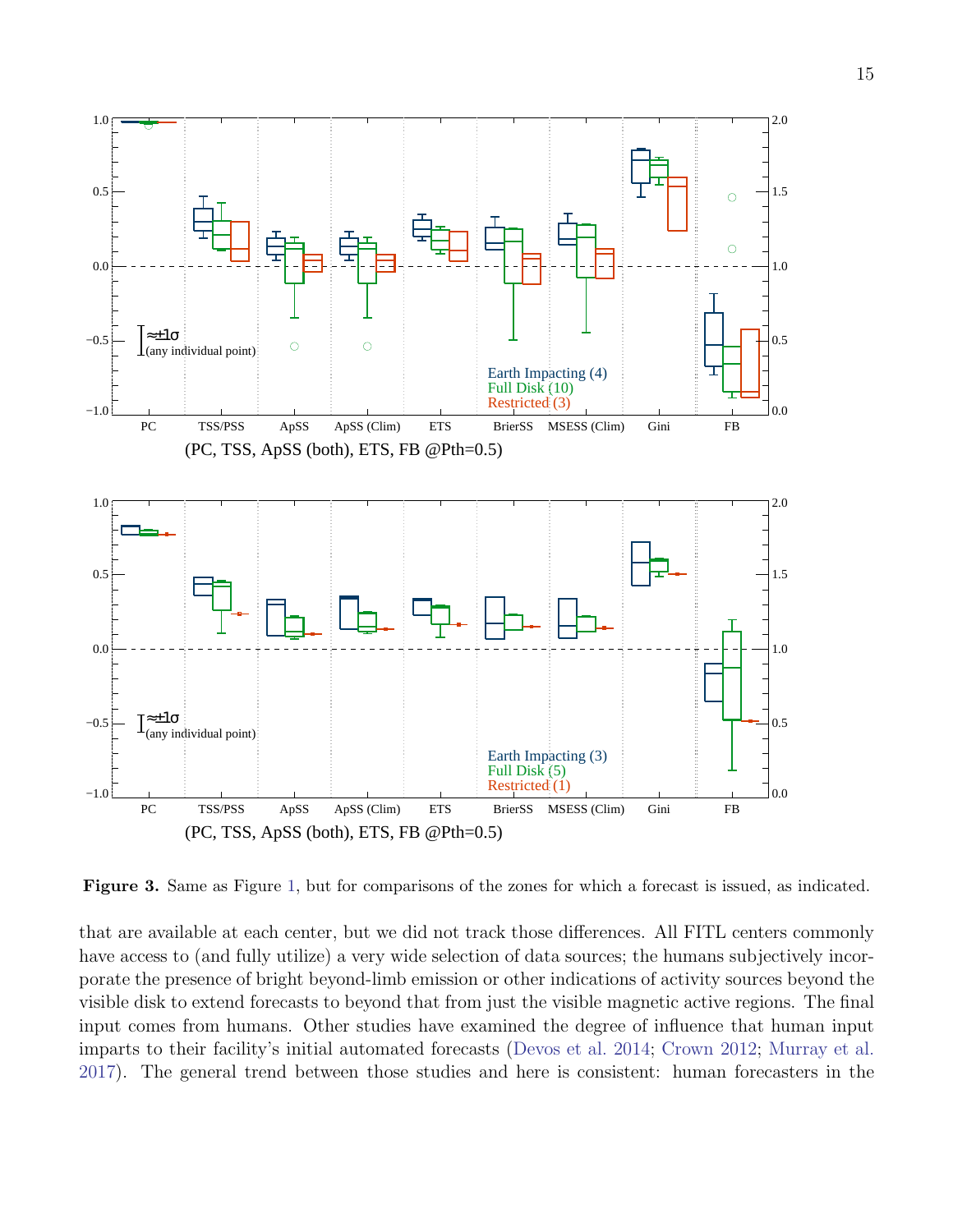

<span id="page-15-0"></span>Figure 4. Same as Figure [1,](#page-12-0) but for comparisons of the parameters or data analysis used by the forecasts, as indicated.

loop add some skill. Automated methods may be able to incorporate many of these human-brought aspects to their forecasts in due time but, as of yet, none do effectively.

Second, AMOS and MCEVOL are classified identically (MCSTAT differing only in the lack of incorporating evolution); morphologically their Reliability Plots and ROC plots (Paper II Figures 2 and 3) appear similar. While the MCEVOL scores significantly worse on the climatology-referenced metrics than AMOS or MCSTAT (i.e., the ApSS- and MSESS-based metrics), of interest here is that these three are the only "Long" training-interval methods that do not employ some other advancement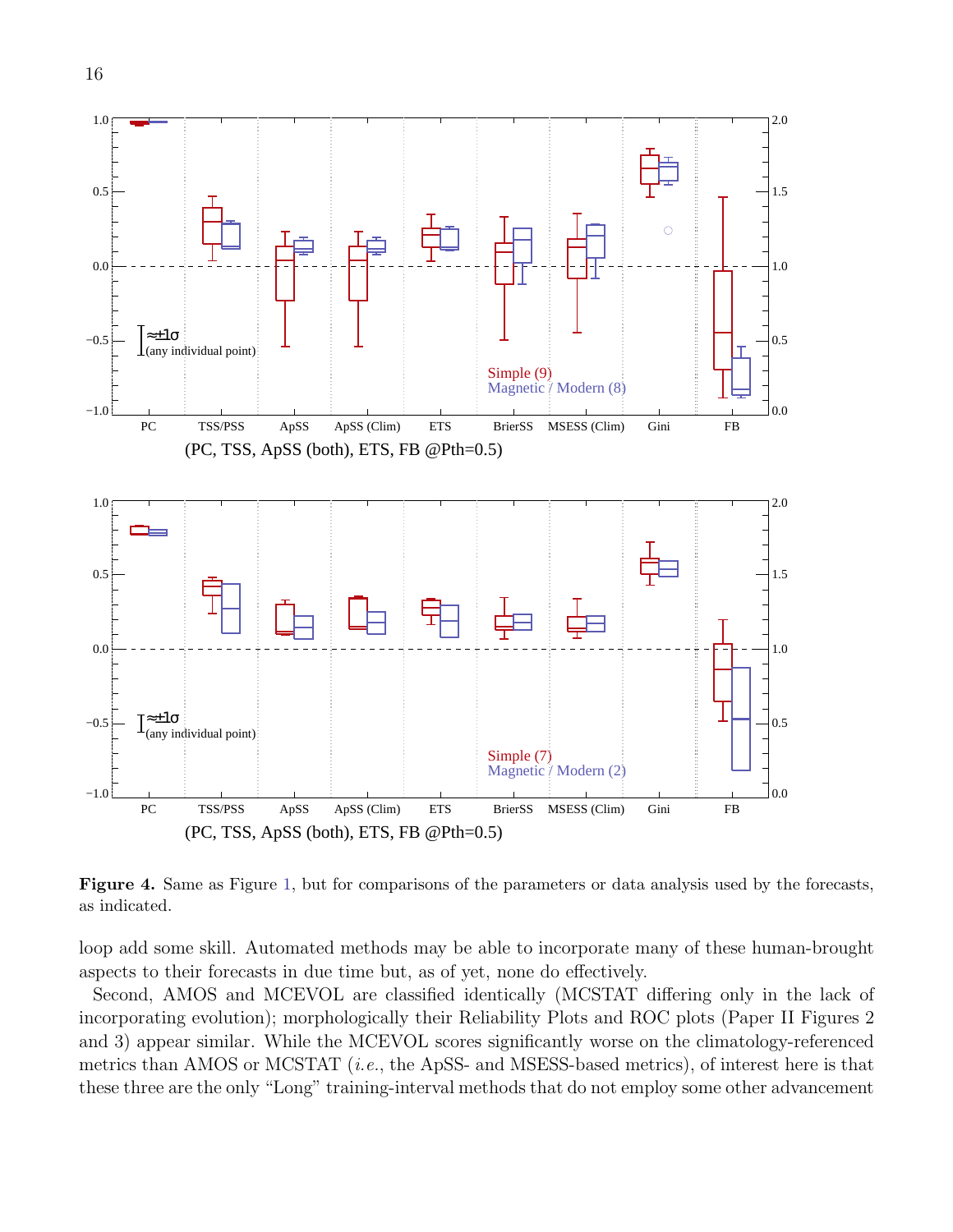

<span id="page-16-0"></span>Figure 5. Same as Figure [1,](#page-12-0) but for the use of flare history or persistence in the forecasts, as indicated.

such as machine learning, persistence, or FITL. The "Long" training-interval methods show some detriment or longer negative-skill extents for some metrics. In conjunction with the performance of the known members of the group, this pattern leads to the conclusion that solely relying on historical flaring rates (plus consideration for just active region growth) is insufficient for successful forecasting. An underlying reason may be the influence of varying climatology, in that these three methods heavily rely upon prior-cycle training when the climatological flaring rate was significantly higher than during our testing period; additionally, MCSTAT and MCEVOL train using data from SC22 while AMOS does not. Training during a period of higher climatology and forecasting during a period of lower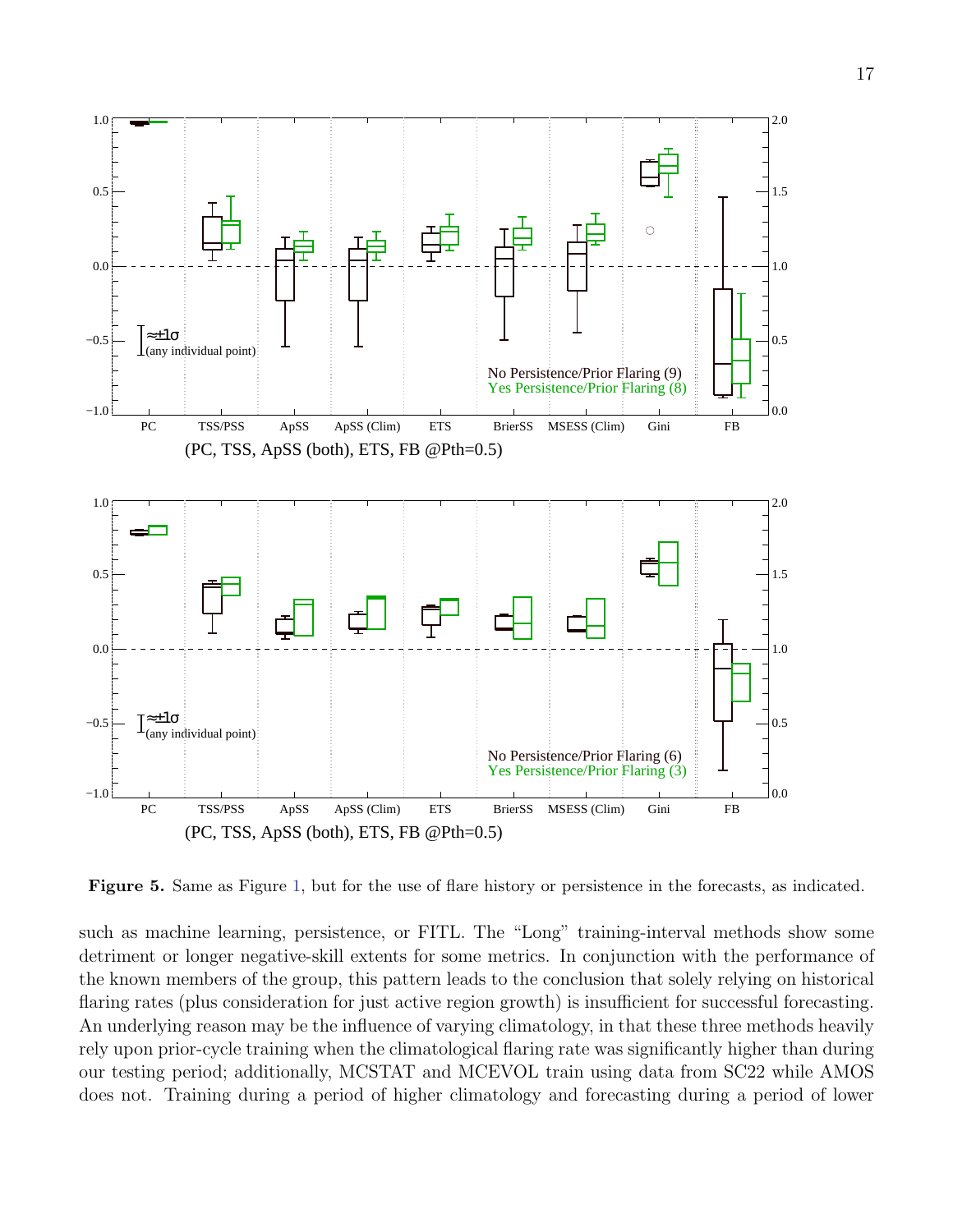

<span id="page-17-0"></span>Figure 6. Same as Figure [1,](#page-12-0) but for the explicit use of active region evolution, as indicated.

flaring rate can lead to overforecasting, and this situation may poignantly demonstrate of the impact of variable climatology [\(McCloskey et al. 2018\)](#page-22-12).

Two methods lie at the other end of automation, with DAFFS and BOM the sole members of the "Short"-training group. Both rely primarily on high-quality (SDO/HMI) data and magnetic or modern parametrizations, include measures of prior flaring, and employ ML/statistical classifier tools. They tend to under-forecast according to the FB metric (DAFFS slightly less so, see Paper II Figure 4), but perform similarly in other metrics (for the M1.0+/0/24 grouping, since BOM does not provide C1.0+/0/24 forecasts). If one accounts for the performance of the other members of the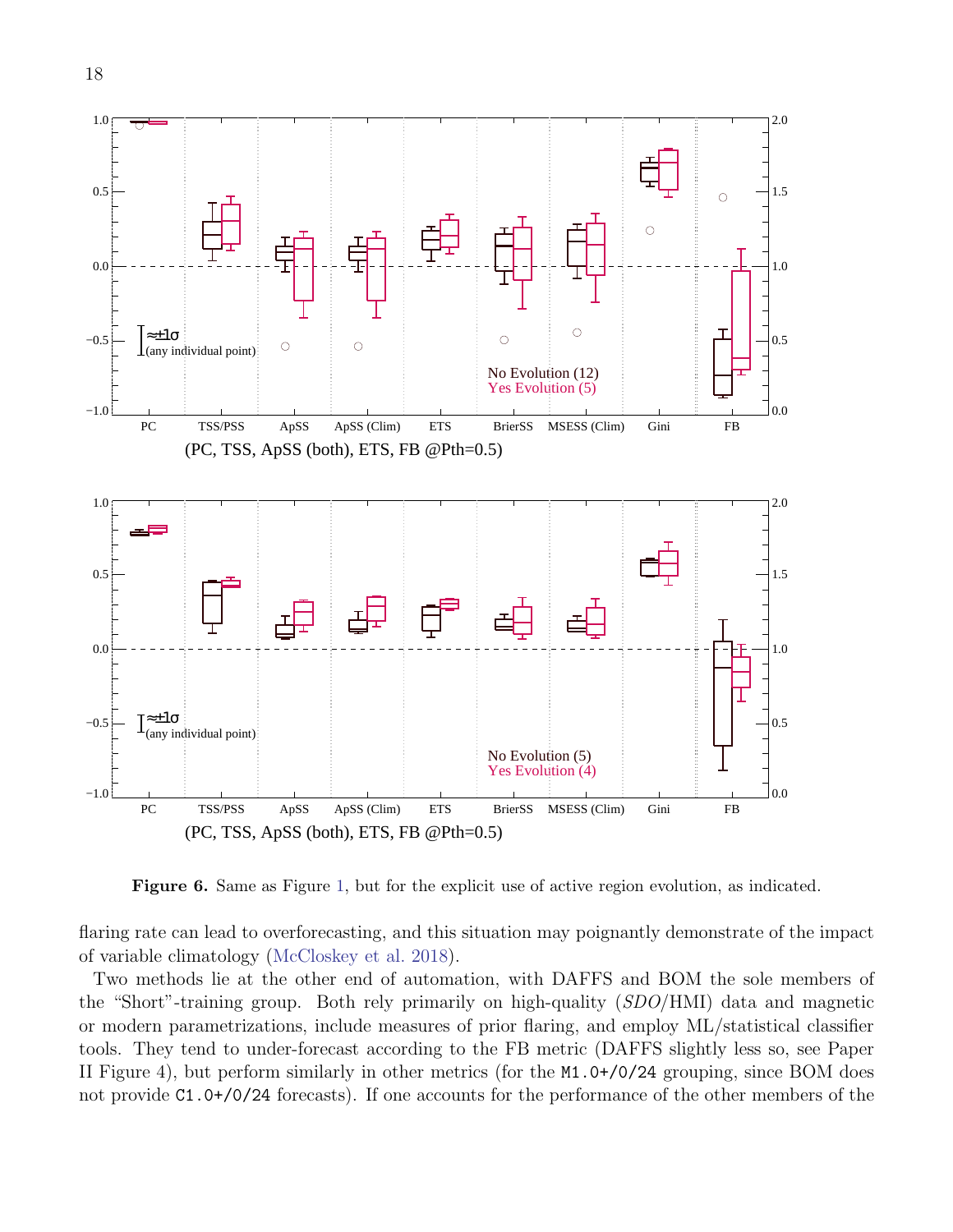"ML/Classifier" group, it strengthens the support for a conclusion that there is significant overall skill brought by the combination of approaches illustrated by these two methods.

All FITL centers also have protocols (often some form of climatology) for providing a default or "fall-back" forecast; there are no outtages. This is a quality that some of the automated methods have invoked through repeating the prior forecast, falling back to climatology or, in the case of DAFFS, a progression to DAFFS-G, persistence-measures only, and finally to climatology upon worsening data availability. The performance of methods that lack a default forecast is penalized by the evaluations carried out here and, as discussed in Paper II, can be symptomatic of a marked difference between the research and operational phases of a method.

#### 4. DISCUSSION

We examine the performance of operational flare-forecasting facilities over a standardized testing interval and using standardized event definitions, with the tools of quantitative evaluation metrics. The limited number of events over the testing interval plus the limited number of distinctly different methods make it difficult to draw firm conclusions. However, upon examining the results according to particular implementation techniques and details, a few trends emerge.

The strongest results show that, operationally, the long-held "forecaster's wisdom" of forecasting increased flare probability from complex and evolving active regions that flared previously is fairly successful. In some cases there are methods that now put these characteristics onto a quantitative basis, although for other methods these aspects are still only incorporated qualitatively. While there is still a spread for some metrics and not fully consistent behavior across all metrics, this appears to be a clear trend.

The use of modern data (such as from the SDO/HMI instrument) or the quantitative analysis of magnetic field data appears to have no significant effect on the performance, providing no obvious advantages at this point but also providing no disadvantages.

Modern statistical methods are now employed in a number of ways for operational forecasting. A few methods have used machine-learning techniques to identify and classify sunspot groups, others use machine-learning algorithms and statistical classifiers to quantify the parameter-space behavior of active regions. Those methods in the former category, however, then generally rely on a Poissonstatistics based analysis of historical flare rates, while there are only three methods that presently incorporate machine learning for the forecast production itself. As such, the sample sizes and limitations of this comparison mean that we cannot comment on any advantages of machine learning in operational flare forecasting.

That being said, the over-arching result of both Paper II and the present study is that none of the current operational flare forecasting methods perform exceptionally well across all performance metrics. However, we may begin to understand some reasons behind particularly poor or particularly good performance in some cases.

Most notably, this study is the first systematic demonstration of how to engage in head-to-head comparisons of operational forecasting models in order to recognize useful trends for future improvements and development. We extend this further in Paper IV [\(Park et al. 2019\)](#page-22-1) with a new method that focuses on temporal patterns of forecasting errors. Lessons learned from this community effort can help guide future efforts to compare forecasts (such as forecasts collected by the NASA/CCMC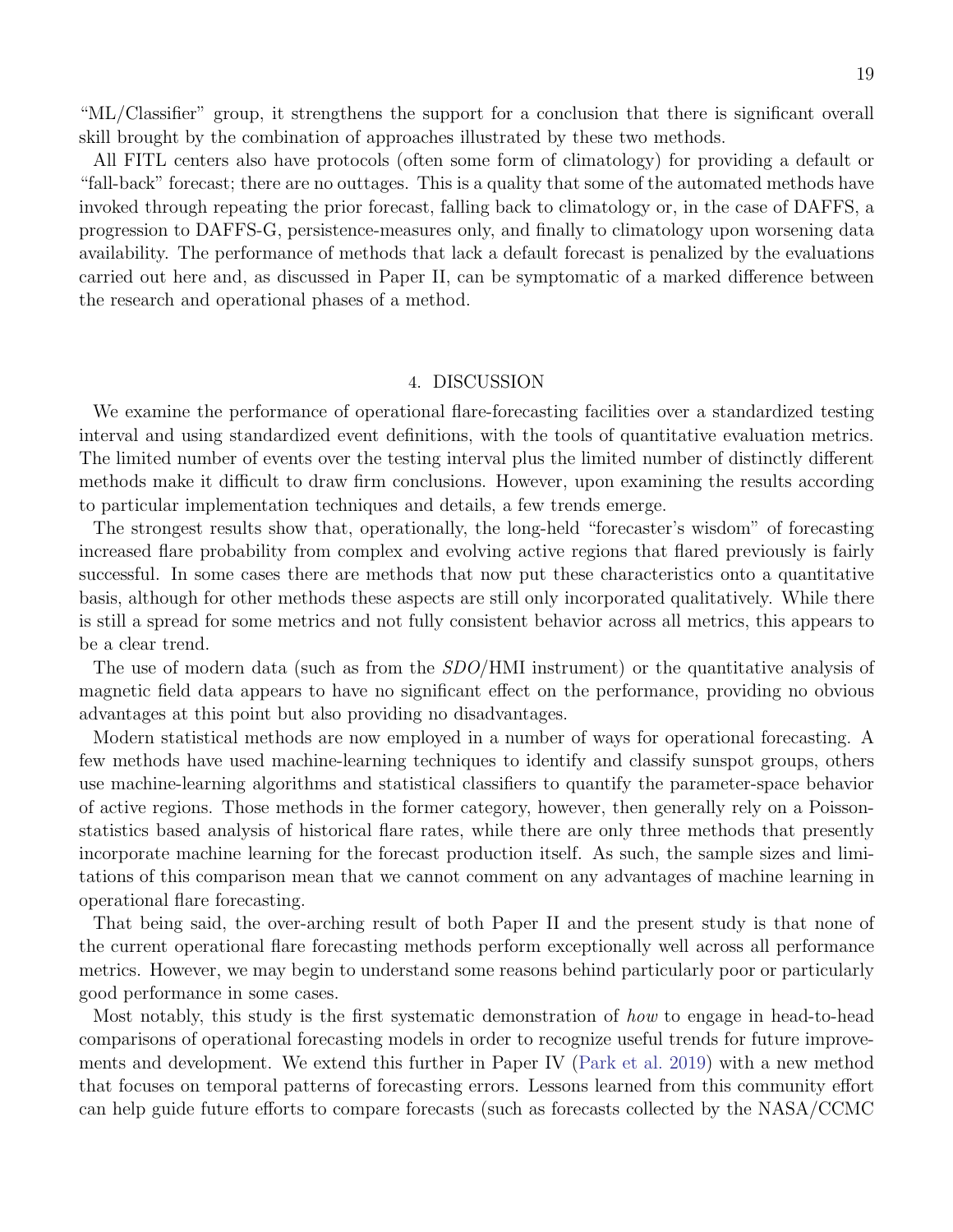### APPENDIX

### A. PARTICIPATING METHODS AND FACILITIES

<span id="page-19-1"></span><span id="page-19-0"></span>In Table [6](#page-20-0) we reproduce an abbreviated version of Table 1 from Paper II, listing the methods and facilities involved with this work and the monikers used to refer to them.

### B. ACRONYMS

Acronyms and references used in Tables [1](#page-4-0)[–4](#page-7-0) are expanded upon here. AIA: Atmospheric Imaging Assembly (on *SDO*) [\(Title et al. 2006\)](#page-22-13) ApSS: Appleman Skill Score AR: Active Region BrierSS: Brier Skill Score CM: Central Meridian ETS: Equitable Threat Score EUVI: Extreme Ultraviolet Imager (on STEREO) [\(Wuelser et al. 2004\)](#page-22-14) FB: Frequency Bias FD: Full Disk GOES: Geostationary Observing Earth Satellite (run by NOAA) GONG: Global Oscillations Network Group [\(Hill et al. 2003\)](#page-21-7) HARP: HMI Active Region Patch [\(Hoeksema et al. 2014;](#page-21-1) [Bobra et al. 2014](#page-21-8)) HMI: Helioseismic and Magnetic Imager [\(Hoeksema et al. 2014\)](#page-21-1) MSESS: Mean Square Error Skill Score NRT: Near Real Time (data) PC: Proportion Correct (also known as Rate Correct) PDE: Probability Density Estimate PROBA2/SWAP: PRoject for Onboard Autonomy / Sun Watcher using Active Pixel System detector and Image Processing SC: Solar Cycle SDO: Solar Dynamics Observatory [\(Pesnell 2008](#page-22-5)) SHARP parameters: pre-computed "Space Weather HARP" parameters describing the magnetic field of HARP regions (e.g. total unsigned magnetic flux, total unsigned vertical current, etc. [\(Bobra et al. 2014\)](#page-21-8) SOON: Solar Optical Observing Network SRS: Solar Region Summary, data product of NOAA/SWPC listing active-region attributes<sup>[3](#page-19-3)</sup>. STEREO: Solar TErrestrial RElations Observatory [\(Kaiser et al. 2008\)](#page-21-9) TSS: True Skill Statistic (also known by Peirce Skill Score 'PSS', Hanssen & Kuiper Skill Score 'H&KSS', USAF: US Air Force Zpc: Modified Zurich Classifications of sunspot groups

<sup>2</sup> https://ccmc.gsfc.nasa.gov/challenges/flare.php

<span id="page-19-3"></span><span id="page-19-2"></span><sup>3</sup> Available from https://www.swpc.noaa.gov/products/solar-region-summary.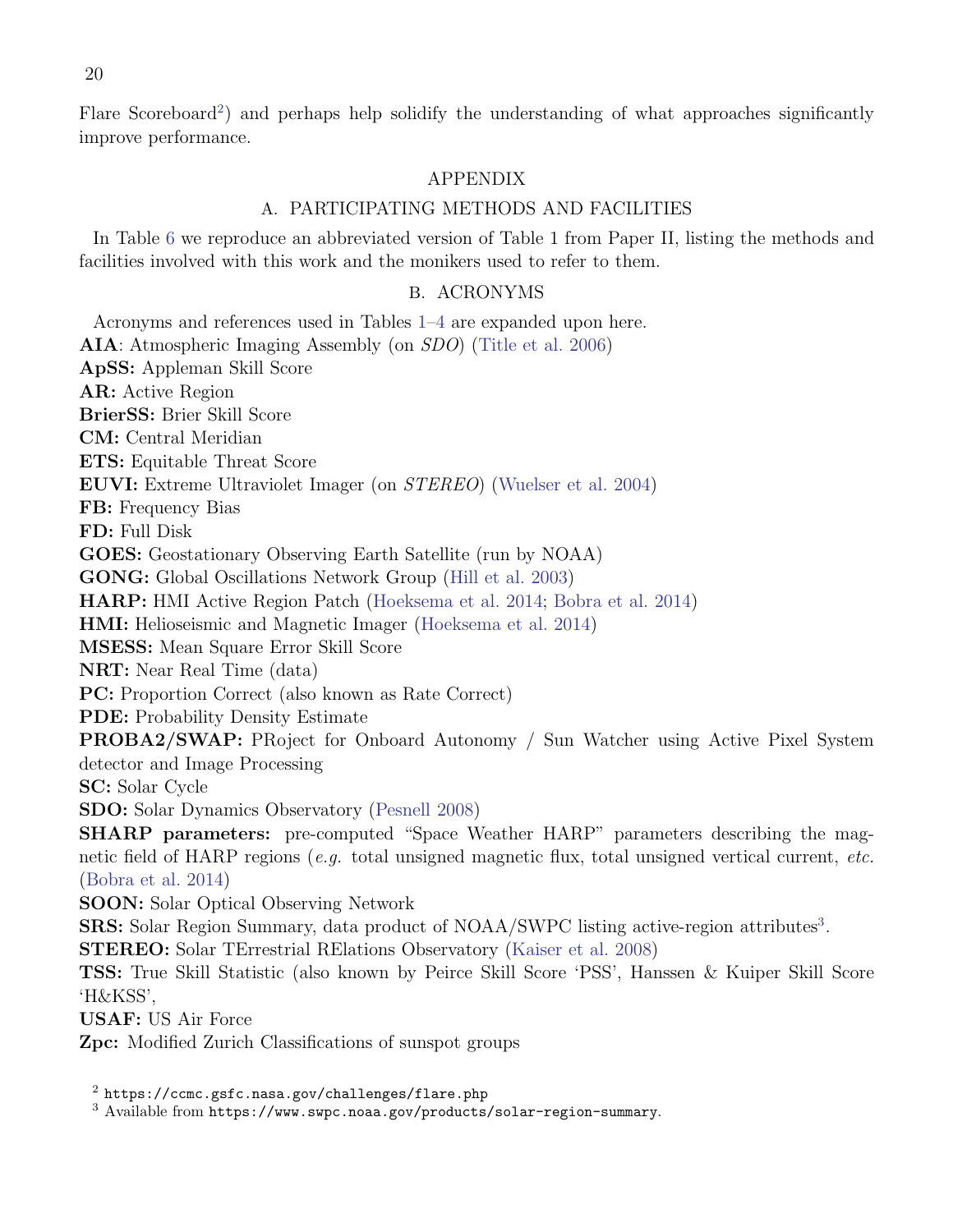| Institution                                                                   | Method/Code Name                                                                 | Label         | Reference(s)                                                        |  |  |  |
|-------------------------------------------------------------------------------|----------------------------------------------------------------------------------|---------------|---------------------------------------------------------------------|--|--|--|
| ESA/SSA A-EFFORT Service                                                      | Athens Effective Solar Flare<br>Forcasting                                       | A-EFFORT      | Georgoulis & Rust<br>(2007)                                         |  |  |  |
| Korean Meteorological Administra-<br>tion & Kyung Hee University              | McIntosh-based<br>Automatic<br>probability<br>Occurrence<br>of<br>Solar activity | <b>AMOS</b>   | Lee et al. $(2012b)$                                                |  |  |  |
| University of Bradford (UK)                                                   | Automated<br>Solar<br>Activity<br>Prediction                                     | ASAP          | Colak & Qahwaji<br>(2008, 2009)                                     |  |  |  |
| Korean Space Weather Center (by<br>SELab, Inc)                                | Automatic<br>Solar<br>Synoptic<br>Analyzer                                       | ASSA          | Hong et al.<br>(2014),<br>Lee et al. $(2013)$                       |  |  |  |
| Bureau of Meteorology (Australia)                                             | FlarecastII                                                                      | <b>BOM</b>    | Steward et al.<br>(2011,<br>2017)                                   |  |  |  |
| 120-day No-Skill Forecast                                                     | Constructed<br><b>NOAA</b><br>from<br>event lists                                | CLIM120       | Sharpe & Murray<br>(2017)                                           |  |  |  |
| NorthWest<br>Associates<br>Research<br>$({\rm US})$                           | Discriminant Analysis Flare<br>Forecasting System                                | <b>DAFFS</b>  | Leka et al. $(2018)$                                                |  |  |  |
| ,, ,,                                                                         | GONG+GOES only                                                                   | DAFFS-G       | ,, ,,                                                               |  |  |  |
| NASA/Marshall Space Flight Cen-<br>ter (US)                                   | $MAG4$ (+according to                                                            | MAG4W         | Falconer et al. $(2011);$                                           |  |  |  |
| ,, ,,                                                                         | magnetogram source                                                               | MAG4WF        | also see Paper II, Ap-<br>pendix A                                  |  |  |  |
| ,,,,                                                                          | and flare-history                                                                | MAG4VW        |                                                                     |  |  |  |
| ,, ,,                                                                         | inclusion)                                                                       | MAG4VWF       |                                                                     |  |  |  |
| Trinity College Dublin (Ireland)                                              | SolarMonitor.org Flare Pre-<br>diction System (FPS)                              | <b>MCSTAT</b> | Gallagher et al. $(2002)$ ;<br>Bloomfield et al. (2012)             |  |  |  |
| ,, ,,                                                                         | FPS with evolutionary history                                                    | <b>MCEVOL</b> | McCloskey et al. (2018)                                             |  |  |  |
| MetOffice (UK)                                                                | Weather<br>Met Office<br>Space<br>Operational Center human-<br>edited forecasts  | <b>MOSWOC</b> | Murray et al. $(2017)$                                              |  |  |  |
| National Institute of Information<br>and Communications Technology<br>(Japan) | NICT-human                                                                       | <b>NICT</b>   | Kubo et al. $(2017)$                                                |  |  |  |
| New Jersey Institute of Technology<br>(UK)                                    | NJIT-helicity                                                                    | <b>NJIT</b>   | Park et al. (2010)                                                  |  |  |  |
| NOAA/Space Weather Prediction<br>Center (US)                                  |                                                                                  | <b>NOAA</b>   | Crown $(2012)$                                                      |  |  |  |
| Royal Observatory Belgium Re-<br>gional Warning Center                        | Solar Influences Data Analy-<br>sis Center human-generated                       | <b>SIDC</b>   | Berghmans et al.<br>(2005);<br>Devos et al.<br>$\left( 2014\right)$ |  |  |  |

<span id="page-20-0"></span>Table 6. Participating Operational Forecasting Methods (Alphabetical by Label Used)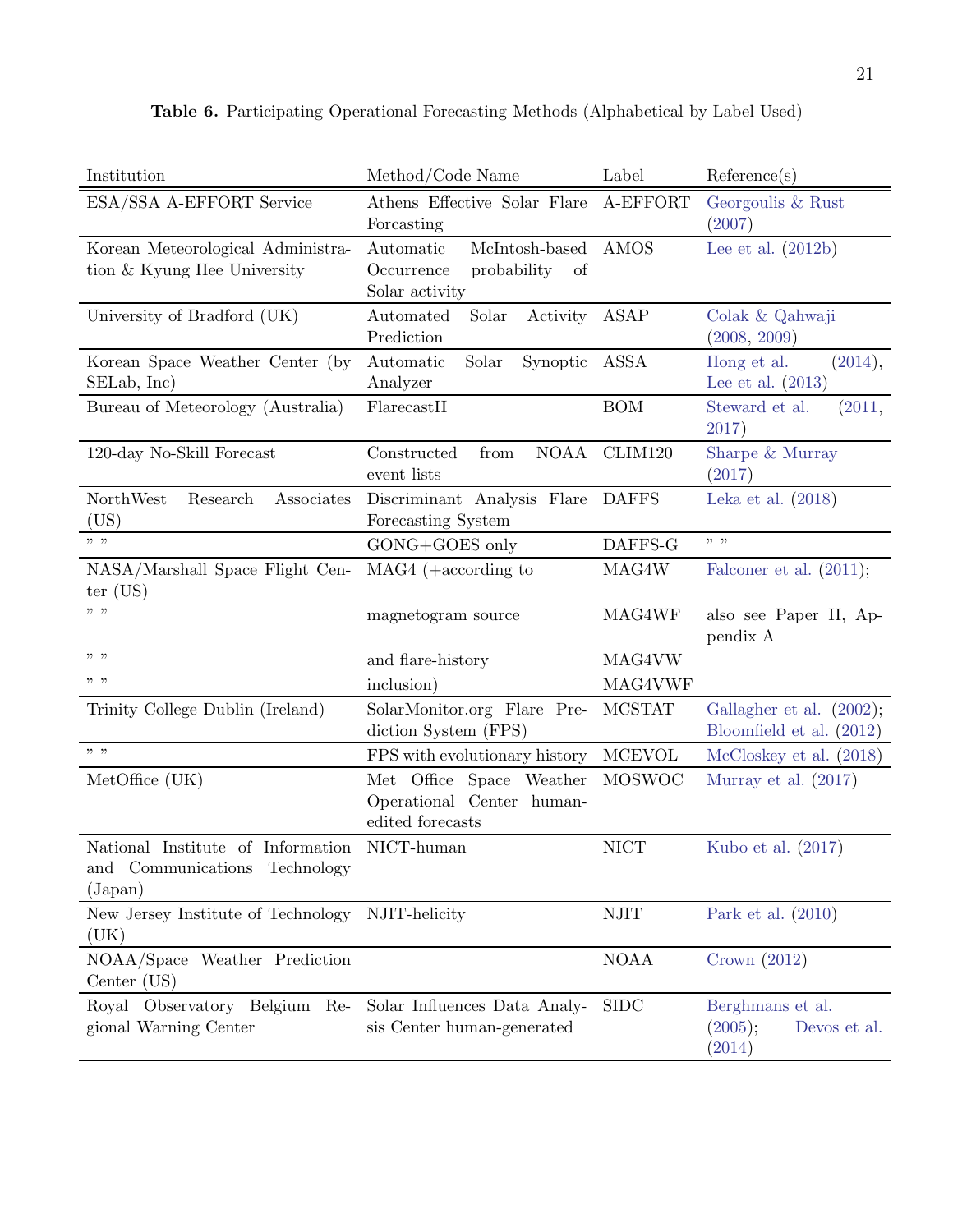We wish to acknowledge funding from the Institute for Space-Earth Environmental Research, Nagoya University for supporting the workshop and its participants. We would also like to acknowledge the "big picture" perspective brought by Dr. M. Leila Mays during her participation in the workshop. K.D.L. and G.B. acknowledge that the DAFFS and DAFFS-G tools were developed under NOAA SBIR contracts WC-133R-13-CN-0079 (Phase-I) and WC-133R-14-CN-0103 (Phase-II) with additional support from Lockheed-Martin Space Systems contract #4103056734 for Solar-B FPP Phase E support. A.E.McC. was supported by an Irish Research Council Government of Ireland Postgraduate Scholarship. D.S.B. and M.K.G were supported by the European Union Horizon 2020 research and innovation programme under grant agreement No. 640216 (FLARECAST project; http://flarecast.eu). MKG also acknowledges research performed under the A-EFFort project and subsequent service implementation, supported under ESA Contract number 4000111994/14/D/ MPR. S. A. M. is supported by the Irish Research Council Postdoctoral Fellowship Programme and the US Air Force Office of Scientific Research award FA9550-17-1-039. The operational Space Weather services of ROB/SIDC are partially funded through the STCE, a collaborative framework funded by the Belgian Science Policy Office.

### REFERENCES

<span id="page-21-0"></span>Barnes, G., Leka, K. D., Schrijver, C. J., et al. 2016, ApJ, 829, 89, doi: [10.3847/0004-637X/829/2/89](http://doi.org/10.3847/0004-637X/829/2/89)

<span id="page-21-18"></span>Berghmans, D., van der Linden, R. A. M., Vanlommel, P., et al. 2005, Annales Geophysicae, 23, 3115, doi: [10.5194/angeo-23-3115-2005](http://doi.org/10.5194/angeo-23-3115-2005)

- <span id="page-21-4"></span>Bloomfield, D. S., Gallagher, P. T., Marquette, W. H., Milligan, R. O., & Canfield, R. C. 2016, Sol. Phys., 291, 411, doi: [10.1007/s11207-015-0833-6](http://doi.org/10.1007/s11207-015-0833-6)
- <span id="page-21-16"></span>Bloomfield, D. S., Higgins, P. A., McAteer, R. T. J., & Gallagher, P. T. 2012, ApJL, 747, L41, doi: [10.1088/2041-8205](http://doi.org/10.1088/2041-8205)
- <span id="page-21-8"></span>Bobra, M. G., Sun, X., Hoeksema, J. T., et al. 2014, Sol. Phys., 289, 3549, doi: [10.1007/s11207-014-0529-3](http://doi.org/10.1007/s11207-014-0529-3)
- <span id="page-21-3"></span>Centeno, R., Schou, J., Hayashi, K., et al. 2014, Sol. Phys., 289, 3531, doi: [10.1007/s11207-014-0497-7](http://doi.org/10.1007/s11207-014-0497-7)
- <span id="page-21-11"></span>Colak, T., & Qahwaji, R. 2008, Sol. Phys., 248, 277, doi: [10.1007/s11207-007-9094-3](http://doi.org/10.1007/s11207-007-9094-3)
- <span id="page-21-12"></span>—. 2009, Space Weather, 7, 6001, doi: [10.1029/2008SW000401](http://doi.org/10.1029/2008SW000401)
- <span id="page-21-6"></span>Crown, M. D. 2012, Space Weather, 10, 6006, doi: [10.1029/2011SW000760](http://doi.org/10.1029/2011SW000760)
- <span id="page-21-5"></span>Devos, A., Verbeeck, C., & Robbrecht, E. 2014, Journal of Space Weather and Space Climate, 27, A29, doi: [10.1051/swsc/2014025](http://doi.org/10.1051/swsc/2014025)
- <span id="page-21-14"></span><span id="page-21-2"></span>Falconer, D., Barghouty, A. F., Khazanov, I., & Moore, R. 2011, Space Weather, 9, 4003, doi: [10.1029/2009SW000537](http://doi.org/10.1029/2009SW000537)
- <span id="page-21-15"></span>Gallagher, P., Moon, Y. J., & Wang, H. 2002, Sol. Phys., 209, 171
- Georgoulis, M. K., Raouafi, N.-E., & Henney, C. J. 2008, in Astronomical Society of the Pacific Conference Series, Vol. 383, Subsurface and Atmospheric Influences on Solar Activity, ed. R. Howe, R. W. Komm, K. S. Balasubramaniam, & G. J. D. Petrie, 107
- <span id="page-21-10"></span>Georgoulis, M. K., & Rust, D. M. 2007, ApJL, 661, L109, doi: [10.1086/518718](http://doi.org/10.1086/518718)
- <span id="page-21-7"></span>Hill, F., Bolding, J., Toner, C., et al. 2003, in ESA Special Publication, Vol. 517, GONG+ 2002. Local and Global Helioseismology: the Present and Future, ed. H. Sawaya-Lacoste, 295–298
- <span id="page-21-1"></span>Hoeksema, J. T., Liu, Y., Hayashi, K., et al. 2014, Sol. Phys., 289, 3483, doi: [10.1007/s11207-014-0516-8](http://doi.org/10.1007/s11207-014-0516-8)
- <span id="page-21-13"></span>Hong, S., Kim, J., Han, J., & Kim, Y. 2014, AGU Fall Meeting Abstracts, SH21A
- <span id="page-21-9"></span>Kaiser, M. L., Kucera, T. A., Davila, J. M., et al. 2008, Space Science Reviews, 136, 5, doi: [10.1007/s11214-007-9277-0](http://doi.org/10.1007/s11214-007-9277-0)
- <span id="page-21-17"></span>Kubo, Y., Den, M., & Ishii, M. 2017, Journal of Space Weather and Space Climate, 7, A20, doi: [10.1051/swsc/2017018](http://doi.org/10.1051/swsc/2017018)